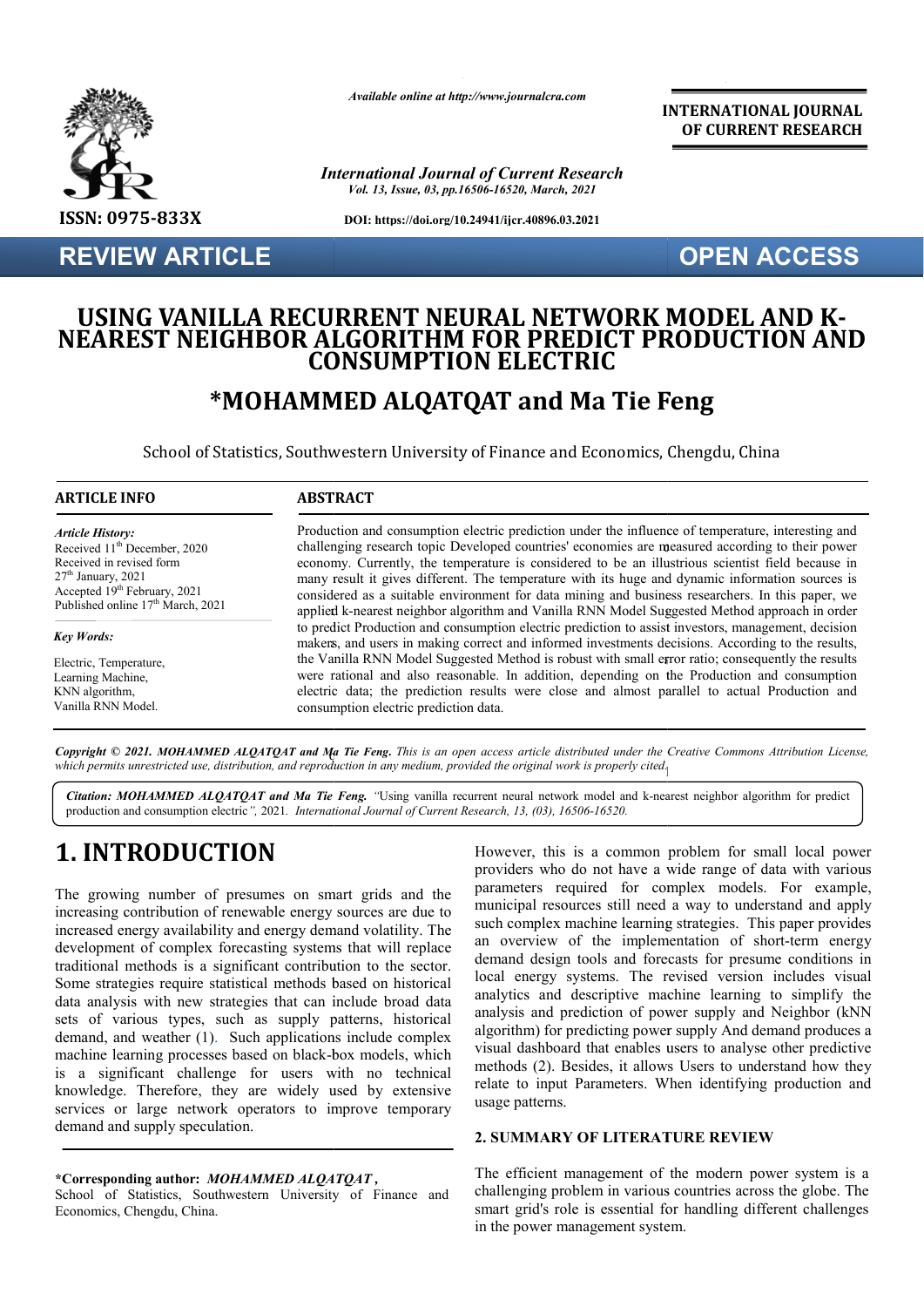The smart grid assists in the energy management system's automation process by integrating various energy management systems such as computational ability, actuators, and sensors (3). The smart grid uses modern technologies to improve planning, production, operations, and maintenance. Across the globe, several governments sustain modern communication systems by keeping different energy and environmental saving factors. The smart grid carries out various tasks to simultaneously cope with different issues (4). According to (5), the US department of energy provides definitions of processes carried out by the smart grid in different ways. The energy suppliers mainly focus on urban power since the urban sector represents a high percentage of energy consumption. Various resources worldwide have been forced to focus on other aspects of power planning, management, demand, and supply (6). The increasing use of renewable energy sources such as wind power and solar energy and the active role of presumes that include the grid's remaining electricity have been forced to add more details to their electricity consumption and production analysis. Besides, presume has developed new strategies for successfully performing that analysis (7).

Various services worldwide provide dual business flow, including the purchase of generators and the provision of electricity. The concept of smart grids involves combining realtime energy production of various sources such as solar and wind power plants and identifying changes in energy demand and supply in real-time (8). In smaller services, traditional practices focus on heuristic predictions based on simple mathematical strategies or previous informing activities such as power supply and demand (9). However, this is not the case in the new context with the various influence factors and the increase in instability resulting from presumes' introduction into grids and renewable energy sources (10). Therefore, various resources worldwide are looking for new ways to get an accurate forecast of product productivity and efficiency. Power forecasting is a complex process that involves many dynamic identifications that creates energy demand; for example, the use of history and climate (11).

In many cases, the results are usually compiled into charts using different periods of yearly, monthly, or daily, and the information is seldom presented under the levels of use that they are finally able to understand. Linear Regression (LR) is a model that enables you to know the relationship between the return variable (other variables) and the variability of the response (power consumption) (12). The primary purpose of using regression analysis is because it is a method that triggers the prediction of energy demand from more than one cause (independent variable) (13), which can be alternating, housing availability, energy price, or day of the week. When the trend of historical predictive data is seen, then the linear regression method works very well. Due to its nature and simplicity, line retrieval has been used in various activities related to electricity use prediction. (14) Compared with a multi-country forecasting forecast, according to a complex economic model, such as Markel-Time, the improved retreat is consistent with official speculation. However, other studies, such as the one conducted by (15), studied the electrical prediction model in England. The model is based on several linear regression analyses, taking into account human and economic dynamics. (16) Researched various modelling methods to predict monthly energy consumption in Australia. These studies have shown outstanding results using mathematical models.

Support Vector Regression (SVR) has always been used to predict power consumption (17). Besides, SVRs have also been integrated with other methods to obtain better forecasting; for example, ant colony optimization that works to perform feature extraction while preventing training with large data sets that also do not work in some way (18), (19) Has developed an SVR-based process that enables the prediction of Singapore's energy use. In this case, the researcher first came up with a model for each variable, for example, exports, imports, and a complete country product, and these variables were combined to obtain predictable prices for use. The database is made up of one-year data, and the model was able to predict action over the next six years. One of the algorithms used for prediction is k-Nearest Neighbors (kNN) (20). Because of its simplicity, the K-algorithm is widely used, and it is easy to find similar conditions in the spaces of the larger and more diverse scales (21). However, this approach is limited when identifying previous causes of the same reliable variables to match future forecasts is not a predictable cause (22). Therefore, this method is mostly filled with temporary information such as a variant that identifies a week in the year, a day in the year, or a day of the week that helps search for similar Neighbors.

Temporary data entry is included in the data processing process (23). This method used has been used in various studies to make forecasts to predict the price of electricity and photovoltaic plants. Another model of study that is widely used to make predictions is Random Forests (RF) because it prepares a broad set of data that generates divisions with a high success rate (24). That is to say, kNN variables that gives a temporary value and should be used when talking about improving predictions made (25). One study that used RF with a high percentage of success in predicting electricity consumption in Argentina was conducted (26). The Gaussian Process Regression (GPR) is a powerful machine learning model used to create Bayesian trends in jobs. As it tends to be much better than other regression methods, the GRP model's reversal of the Gaussian process is much better than other regression methods, especially when access to adequate training data becomes problematic (27). Research by (28) shows that data collection is not too broad and how you can benefit from more than predictable results. A few researchers have made comparisons between different strategies such as Last Square SVM (LSSVM), Decision Tree (DT), Support Vector Machine (SVM), Extreme Learning Machine (ELM), and Autoregressive Integrated Moving Average (ARIMA). Comparisons of these methods revealed the success rate of GPR (29).

The use of machine learning techniques, in particular, predicts energy consumption and productivity is based on an extensive database with a variety of data types as factors that influence energy demand (30). Increased complexity has led to the development of predictive strategies based on complex algorithms, such as complex neural networks that are difficult to understand by mechanical and functional (31) learning specialists. As a result, the development of descriptive forecasting systems has, at the same time, demanded attention in line with the general movement of artificial intelligence (AI). The main goal is to improve the machine learning process and transparency to provide users with meaningful data regarding a given prediction model's performance (32). Depending on the (33), visibility can be achieved in three levels: the learning algorithm, individual items, and the entire model. As a result, simple machine learning algorithms, for example, kNN or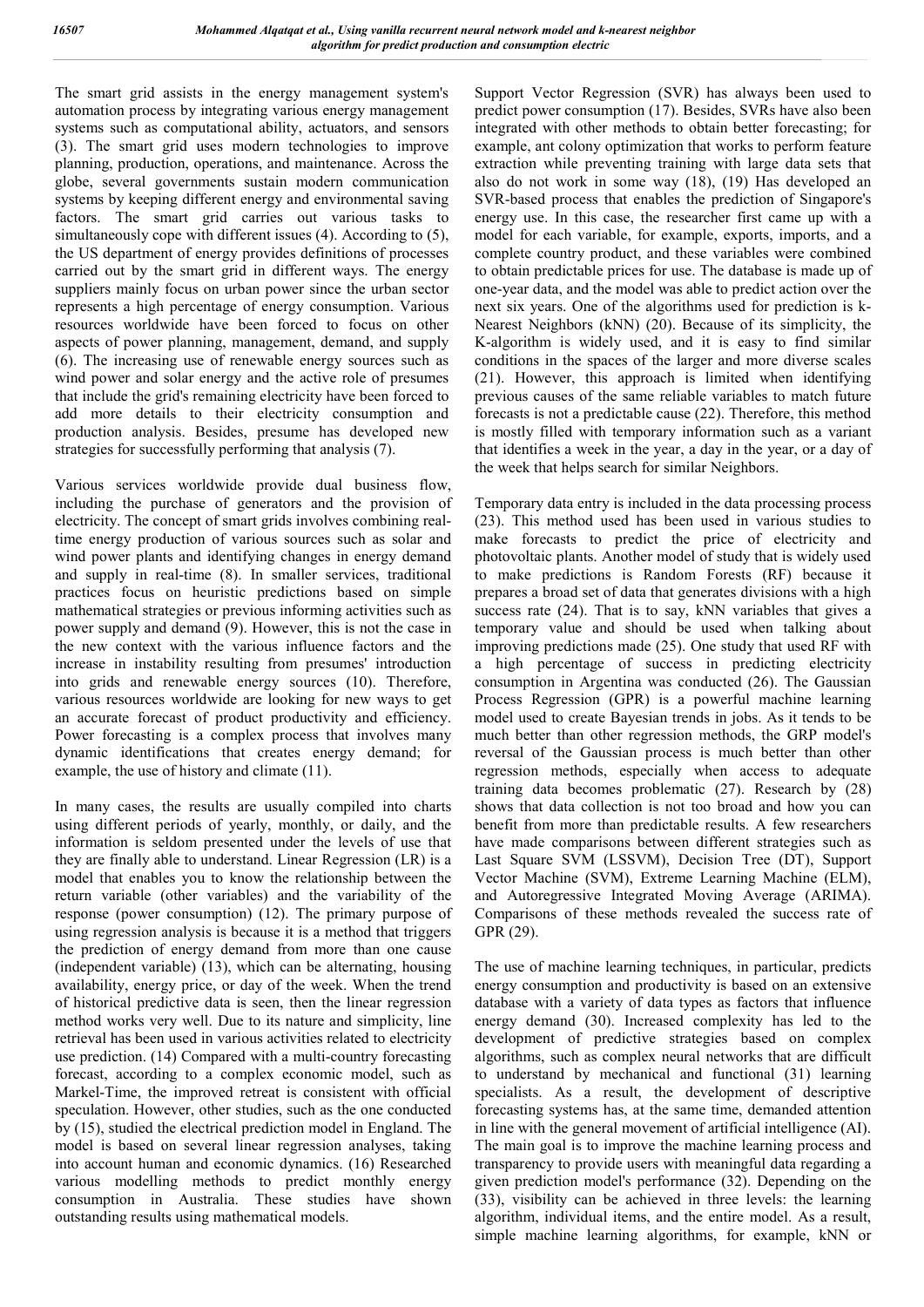decision trees are organized into a descriptive component (34). However, other strategies have examined the use of these methods in predicting energy demand. For example, kNN, they have not yet considered their explanatory power. Besides, they focused on checking the accuracy of various strategies to generate predictions for the next day automatically. The proposed method is very similar to the solution because we use the kNN algorithm to calculate the state's pre-sun power forecast in terms of minimum or maximum temperature as input parameters (35). Furthermore, different k-factor needs to be considered in this case. However, this approach is different not from claiming absolute weather parameters, for example, wind power and medium solar hours but primarily by looking at the algorithm effect for users in a way that enables them to understand the reasons for the predicted outcome and reach their conclusions. Visual and visual analytics to provide an indirect or indirect explanation of machine learning results is a useful method used by descriptive techniques. The whole machine learning process can be explained by singing visuals so that new users can easily understand. Visual acuity is often used to demonstrate alternative outcomes for different values of input parameters (36). Besides, it enables the user to analyse the correlations between the corresponding results and input parameters. Visual analytics techniques have been used extensively to improve decision-making processes in various domains, such as intelligent forecasting systems. The idea is derived from the analysis of comprehension models that focus on using analytics and observational data analysis to help users find novel-related information in a complicated situation (37). As noted by various studies, visual analytics techniques that provide presume with information about their production and application patterns positively impact individual decisions.

As a result, installing devices such as smart meters have enabled various resources to manage the growing number of data. Therefore, they need tools to gain insight from big data sets to support decision-making in power management activities, such as energy planning strategies. Visualize complex data in various ways that can interact, use, and test visual analytics systems to help users understand data relationships and patterns, thus gaining the necessary understanding to make informed decisions. The solution approach is based entirely on providing resource analysts with a tool that provides a concise overview of the effects of climate change and the forecast of electricity demand according to user-defined parameters (predictive nature — or predictable weather) (38). The prediction process is based on using a kNN algorithm to make the prediction model easier to understand. Therefore, this helps to identify very similar historical data dates based on parameters that include the date of forecasting. Therefore, keeping the input parameters and their link to the predicted result sound better, it is essential to limit the optimal set of weather data and the k-value that determines the number of similar days to be considered for the system (39). Besides, to support the analysis of the results and their understanding, the system recognizes both the predictions of the same dates and the same dates identified in the past (k-NN) as well as the possible production and use of electricity (4). It is essential to know that visuals are not static but presented in an interactive visual dashboard that uses analytics techniques to analyse different data and link it. In this way, a descriptive prediction process can help resource analysts understand the process and process they have collected. Using visual analytics provides a better understanding of the results and their implications in support of decision-making in power management  $(5)$ .

From the current state of the art, ingenuity is evident, which is an excellent measure of machine learning models' success in various databases (6). The above review also revealed what changes are appropriate to include temporary information relevant to specific algorithms, such as RF or kNN. Energy forecasting is often classified into three main categories: short, medium, and long-term (40) (41). Firstly, it's important to notice that the forecasting lengths are directly defined with regards to the sample rate, the increment time between data entries (43). Hence, datasets with hourly or daily increments will define forecasting lengths differently as compared to minute increment datasets. For instance, a distribution company that supports revenue projection may define short term together to 5 years ahead and future as 20 years a head (42). Additionally, the operations group in an Independent System Operator may define short term as a couple of hours ahead, medium term as five days ahead, and future as fortnight a head (42).

The electricity consumption behaviour is inherently transient in nature, and therefore the consumption pattern (as elaborated later within the paper) will be formed by long-run dependencies. The thought of incorporating temporal dependencies of energy knowledge on completely different timescales employing a feature methodology was explored by Arahal et al. (43) and Fan et al. (44) within the context of short load prognostication. Recurrent neural networks (RNNs) square measure one family of algorithms which will accommodate dependencies between consecutive time steps. However, as mathematically shown by (Hochreiter and Schmidhuber), vanilla RNNs (i.e. those that don't account for long-run dependencies) suffer from the problem of vanishing/exploding gradient that makes learning long-run dependencies troublesome (45). Hochreiter and Schmidhuber (45) recommended continual neural networks with long short memory (LSTM) units as a doable answer to the vanishing gradient downside noticed in easy RNNs (45, 46). This allowed the RNN models with LSTM units to model each short and long run temporal dependencies in time-series knowledge. The deep RNNs provide a more expressive feature space, while accommodating both long and short-term temporal dependencies (as discussed by Arahal et al. (43)) using adaptive LSTM units. The sequence to sequence approach has been previously employed in speech recognition and MT applications (48, 49, 47), and while the approach has been previously utilized in short-term meteorology (50), its application in energy prediction context has been largely unexplored.

Energy consumption has been continuously increasing due to the rapid expansion of high-density cities, and growth in the industrial and commercial sectors. To combat negative environmental conditions, reduce operating costs, and identify energy savings opportunities, it is essential to efficiently manage energy consumption. Internet of Things (IoT) devices, such as widely used smart meters, are capable of measuring and communicating data about energy use; thus, they have created opportunities for improved energy management as well as for energy forecasting. Machine learning techniques build a mathematical model based on this historical data in order to make predictions or perform a different task. The common machine learning algorithms used for energy forecasting are not well-suited for time series problems. The electricity consumption behaviour is inherently transient in nature, and the consumption pattern (as detailed later in the paper) can be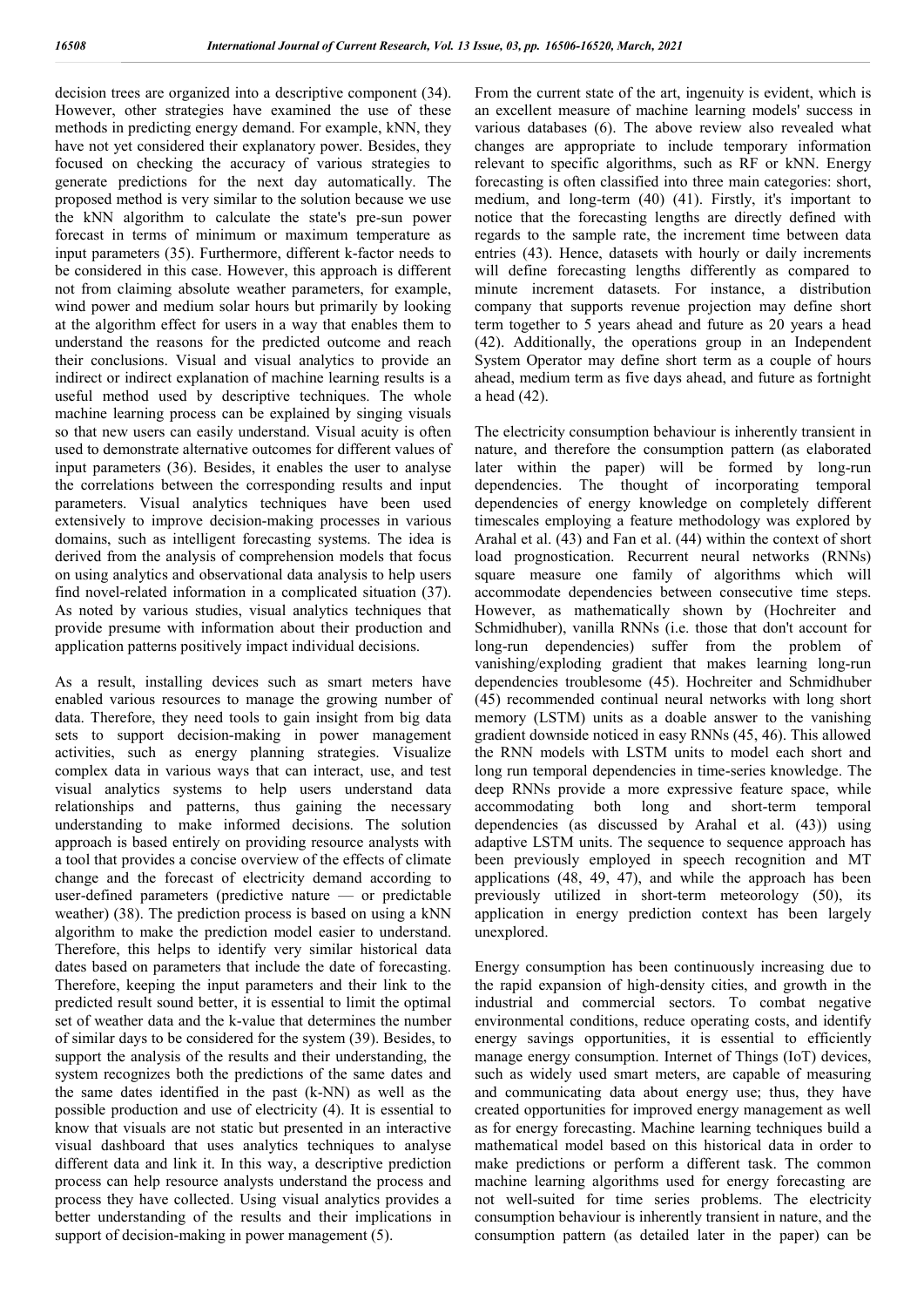shaped by long-term dependencies. The idea of in-corpora ting temporal dependencies of energy data along di□erent timescales using a feature method was explored by Arahal et al.  $(51)$  and Fan et al.  $(52)$  in the context of short-term load forecasting. Recurrent neural networks (RNNs) are one family of algorithms that can accommodate dependencies between consecutive time steps. However, as mathematically shown by Hochreiter and Schmidhu, vanilla RNNs (i.e. those which do not account for long-term dependencies) su $\square$ er from the problem of vanishing/exploding gradient, which makes learning long-term dependencies di<sup>cult</sup>. As another approach for forecasting short-term gross annual electricity demand for Turkey, ( Kucukali and Baris) applied symbolic logic. The proposed model used GDP because the sole independent parameter and captured the system behaviour of the amount 1970-2014 (53). In 2012, Bilgili et al. applied artificial neural network (ANN), rectilinear regression (LR), and nonlinear regression (NLR) to estimate the electricity consumption of the residential and industrial sectors in Turkey. ime steps. However, as mathematically shown by<br>nd Schmidhu, vanilla RNNs (i.e. those which do<br>for long-term dependencies) su $\Box$ er from the

Installed capacity, gross electricity production, population and total subscribership were selected as independent variables. Prediction of the electricity consumption is predicated on two different scenarios and therefore the results of the three methods were compared (54). The comparisons showed good agreement between the actual data and forecasting results. Also, the performance values of the ANN method were better than performance values of the LR and NLR models

# **3. METHODOLOGY**

#### **3.1 K-Nearest Neighbor (KNN) Algorithm**

**Classification:** The K-Nearest Neighbor (KNN) algorithm is a method to declassification of objects based on learning data that is closest to that object. Learning data is projected into a multi-dimensional space, where each dimension represents a feature of the data. This space is divided into sections based on the classification of learning data. A point in this space is designated class c if class c is the most common classification found in the k of the nearest Neighbors' of the point. Near or far Neighbors are usually calculated based on the Euclidean distance with a formula in below; rg long-term dependencies di $\square$ cult. As another approaching short-term gross annual electricity demand term or spectrasting short-term and capture described model used GDP because the sole independent energet and capture

$$
d_i = \sqrt{\sum_{i=1}^{p} (x_{2i} - x_{1i})^2}
$$

X1= Sample Data X2= Test / Testing data i= Data Variable  $d = Distance$  $p =$ Dimension Data

In the learning phase, this algorithm only stores feature vectors and classification of learning data. In the classification phase, the same features are calculated forest data (whose classification is unknown). The distance from the new vector to the whole the learning data vector is calculated, and the closest number of K pieces is drawn. That point only then is the classification predicted to be included in the largest classification of these points. The

meter on depends on the base of microspon into Best K value for this algorithm depends on the data in the state of the data in the state of the data in the state of the data in the content of the state of the state of the a high K value will reduce the effect of noise on classifications, but create boundaries between each classification became more blurry. A good K value can be chosen by parameter optimization, for example by using cross validation. Special cases where classification is predicted based on the closest learning data (in other words,  $K = 1$ ) is validation. Special cases where classification is predicted based on the closest learning data (in other words,  $K = 1$ ) is called an algorithm nearest Neighbor. The accuracy of the KNN algorithm is greatly influenced by the presence or KNN algorithm is greatly influenced by the presence or absence of features irrelevant, or if the feature's weight is not equivalent to its relevance to classification. The KNN algorithm has several advantages, namely robustness to training data which has a lot of noise and is effective when the equivalent to its relevance to classification. The KNN algorithm has several advantages, namely robustness to training data which has a lot of noise and is effective when the training data is large. Meanwhile, weakness KNN needs to determine the value of the K parameter (number of closest Neighbors), distance based training it is not clear what distance types to use and attributes which one should be used to get the best results, and the computation costs are quite high because it is necessary to calculate the distance from each needs to determine the value of the K parameter (number of closest Neighbors), distance based training it is not clear what distance types to use and attributes which one should be used to get the best results, and the com Neighbor (KNN) is a method that uses an algorithm supervised where the results of the new query instances are classified by majority from the category on the KNN. The purpose of this algorithm is to classify new objects based on attributes and training sample. The classifier does not use any models for matched and based only on memory. Given a query point, a number will Best K value for this algorithm depends on the data. In general, but create boundaries between each<br>became more blurry. A good K value can be<br>ameter optimization, for example by using crossthe results of the new query instances are classified by<br>ty from the category on the KNN. The purpose of this<br>hm is to classify new objects based on attributes and<br>g sample. The classifier does not use any models for<br>d an

**Table 1. Data Training**

| X1=DurabilityAcid<br>(seconds) | $X2 =$ Strength<br>(Kg / sgm) | Classification |
|--------------------------------|-------------------------------|----------------|
|                                |                               | Bad            |
|                                |                               | <b>Bad</b>     |
|                                |                               | Good           |
|                                |                               | Good           |

Be found object or (training point) closest to the query point. Classification of using the most votes among the classifications of K objects. The KNN algorithm uses classification Neighbor as the predictive value of the new query instance. As illustration of the application of the KNN algorithm, for example, there is result data survey. As the case, for example at this time the paper mill has produced a new network pass the laboratory test with  $X$  1 = 3 and  $X$  2 = 7. To guess the classification of this new network then calculations are performed using the KNN algorithm. The steps for calculating the K of the closest Neighbors is using the KNN algorithm are as follows. Be found object or (training point) closest to the query polassification of using the most votes among the classification of K objects. The KNN algorithm uses classification Neiglas the predictive value of the new query in with  $X = 3$  and  $X = 2 = 7$ . To guess the f this new network then calculations are the KNN algorithm. The steps for calculating sest Neighbors is using the KNN algorithm are

Determine the parameter K (number of closest Neighbors). Suppose  $K = 3$ .

Calculate distance between query (data testing) and all practice examples (data training). The training data for which the proximity will be calculated has coordinates  $(3, 7)$ ,  $(Table 2)$ . parameter K (number of closest Neighbor<br>ce between query (data testing) and all practi<br>training). The training data for which t<br>e calculated has coordinates (3, 7), (Table 2).

**Table 2. Distance Calculation**

| X1=DurabilityAcid | $X2 =$                | Square Distance to       |
|-------------------|-----------------------|--------------------------|
| (seconds)         | Strength $(Kg / sgm)$ | exampledemand $(3, 7)$   |
|                   |                       | $(7-3)^2 + (7-7)^2 = 16$ |
|                   |                       |                          |
|                   | 4                     | $(7-3)^2 + (4-7)^2 = 25$ |
|                   |                       | $(3-3)^2 + (4-7)^2 = 9$  |
| ٩                 | 4                     |                          |
|                   |                       | $(1-3)^2 + (4-7)^2 = 13$ |
|                   |                       |                          |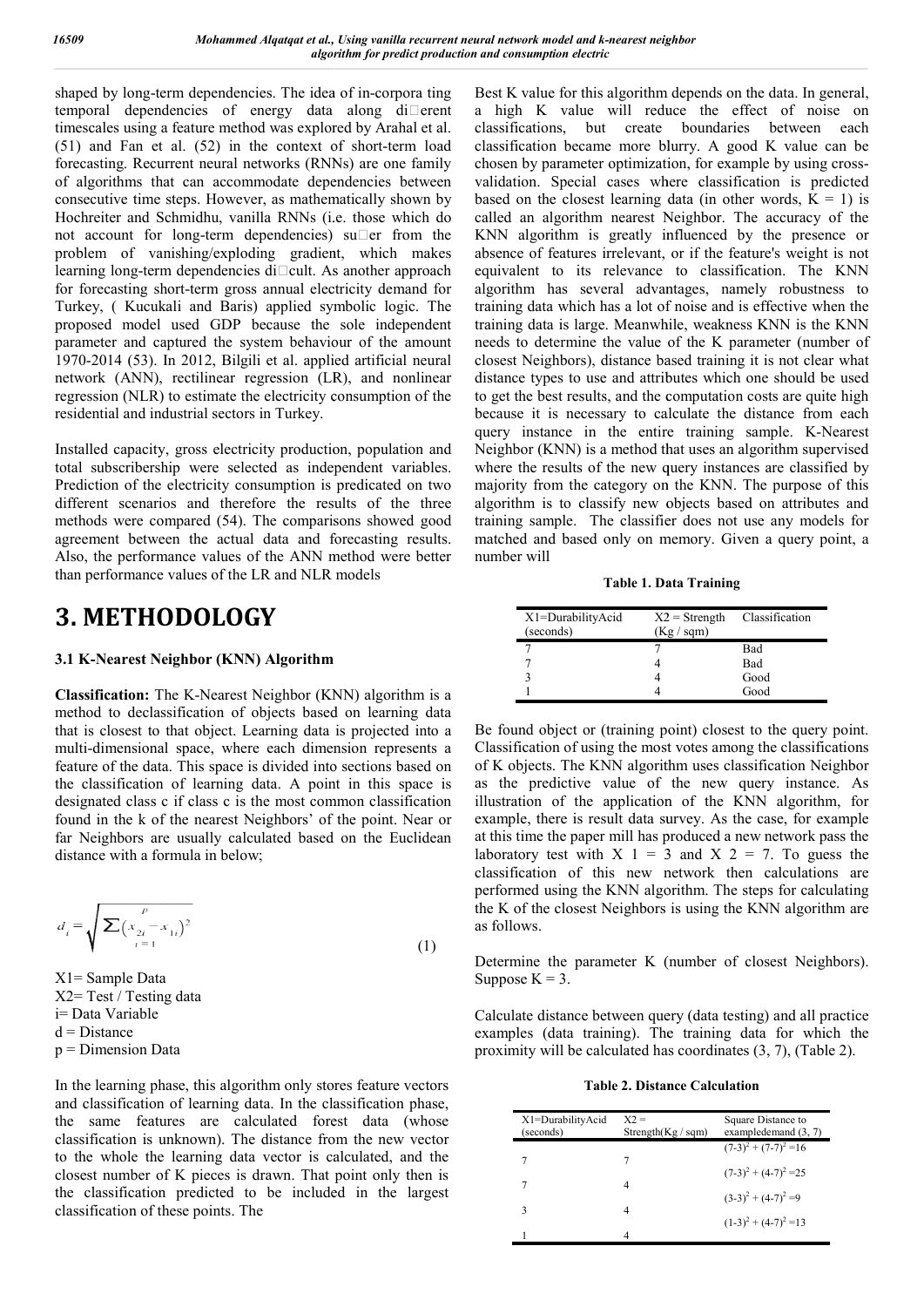| Table 3. Minimum Distance Rating Order |
|----------------------------------------|
|----------------------------------------|

| X1=Durability Acid | $X2 = Power$ | Square Distance to                     | Rating distance | Is including in-    |
|--------------------|--------------|----------------------------------------|-----------------|---------------------|
| (seconds)          | (Kg / sgm)   | sample requests $(3, 7)$               | minimum         | neighborsclosest 3? |
|                    |              | $(7-3)^2$ + $(7-7)^2$ = 16             |                 | ves                 |
|                    |              | $(7-3)^2$ + $(4-7)^2$ = 25             |                 | no                  |
|                    |              | $(3-3)^2$ + (4-7)<br>$\bigwedge^2 = 0$ |                 | ves                 |

|  |  | Table 4. Group Y Category nearest Neighbor |
|--|--|--------------------------------------------|
|  |  |                                            |

| $X1 = Durability$ | $X2 = Power$  | Distance<br>Square<br>to   | Rating<br>distance | - Is                              | <b>Neighbors</b> |
|-------------------|---------------|----------------------------|--------------------|-----------------------------------|------------------|
| Acid (seconds)    | (Kg /<br>sam) | sample requests $(3, 7)$   | minimum            | including in-neighbors closest 3? |                  |
|                   |               | $(7-3)^2$ + $(7-7)^2$ = 16 |                    | ves                               | Bad              |
|                   |               | $(7-3)^2 + (4-7)^2 = 25$   |                    | no                                |                  |
|                   |               | $(3-3)^2 + (4-7)^2 = 9$    |                    | ves                               | Good             |

Sort determine the nearest Neighbors distance and the closest distance-based to- C (Table 3)

Collect category Y from the closest Neighbor's row. On the second line the Neighboring category closest (Y) is not included because the data ranks more than 3 Neighbors closest (Table 4) above shows Group Y Category nearest Neighbor

Use the simple majority of the nearest Neighbor Category as the predictive value example query.

From the table above we get two new good quality tissue paper and one new tissue paper poor quality. Because the closest Neighbors who get more are of good quality, it can be concluded that the new tissue paper has passed the laboratory test with  $X$  1 = 3 and 2 = 7 is included in the good category. The k-nearest Neighbor's algorithm is one of the strongest data classification techniques, by means of looking for cases by calculating the closeness between new cases and old cases based on matching weights (56). K-Nearest Neighbor is a supervised learning algorithm method, where the class that appears the most (majority) will be the class resulting from the classification. K-Nearest Neighbor is included in the instancebased learning group. K-nearest Neighbor is instance-based learning algorithm, where data sets training (training) is stored, so that the classification for new unclassified records is obtained by comparing records most similar to a training set. K-Nearest Neighbor steps:

- Determining the K parameter (the number of closest Neighbors), the K parameter in the test is determined based on the optimum K value during training
- Calculating the square of the Euclidean distance of each object against the sample data which is given.
- Sort the objects into groups that have the smallest Euclidian distance
- Collect category Y (nearest Neighbor classification).
- By using the majority category, the classification results can be obtained In general, to define the distance between two objects x and y, the distance formula is used Euclidian in equation.

Where the distance matrix is the scaled distance of both the x and y vectors of the matrix with size n dimensions. In the training phase, this algorithm only stores feature vectors and classification of training sample data. In the classification phase, the same features are calculated for testing data (whose classification is unknown), the distance of this new vector to all vectors.

Classification is the process of finding a model that describes and differentiates class's data, or how to classify data into one or more defined classes previous (57). Classification techniques are widely used, including Neural, Rough sets, Knearest neighbor, Bayesian classifiers, network, and others. The data classification process consists of 2 steps, namely learning (training phase) and classification. The learning process is made to analyse training data and then it is represented in the form of a rule Classification. While the classification process, where test data is used to estimate accuracy of the classification rule. The model is built by analysing the tuple database. Every tuple is assumed to be a predefined class determined by an attribute called class label attribute (58). It can be illustrated in (Figure 1) below:



**Fig 1. Model Classification**

#### **3.2. The classification process is based on four components:**

- Class The dependent variable is a category that represents the "label" contained in the object.
- Predictor The independent variable represented by the characteristics of the data.

Advantage of using this model is that forecasting can be done more simply compared to the causal model.

*Prediction:* Prediction is the activity of predicting the values of a variable based on its values known from these variables or variables related. By their very nature, predictive techniques divided into 2 types, namely qualitative techniques and quantitative techniques. Grouped quantitative techniques into 2 types (59):

**Time Series Model:** In the time series model, future forecasting is based on future data values ago or called historical data. The purpose of this method is to find patterns in historical data series and utilize the sequence pattern for future forecasting. Time series data too describes an object over time or period historically and occurs sequentially. The advantage of using this model is that forecasting can be done more simply compared to the causal model.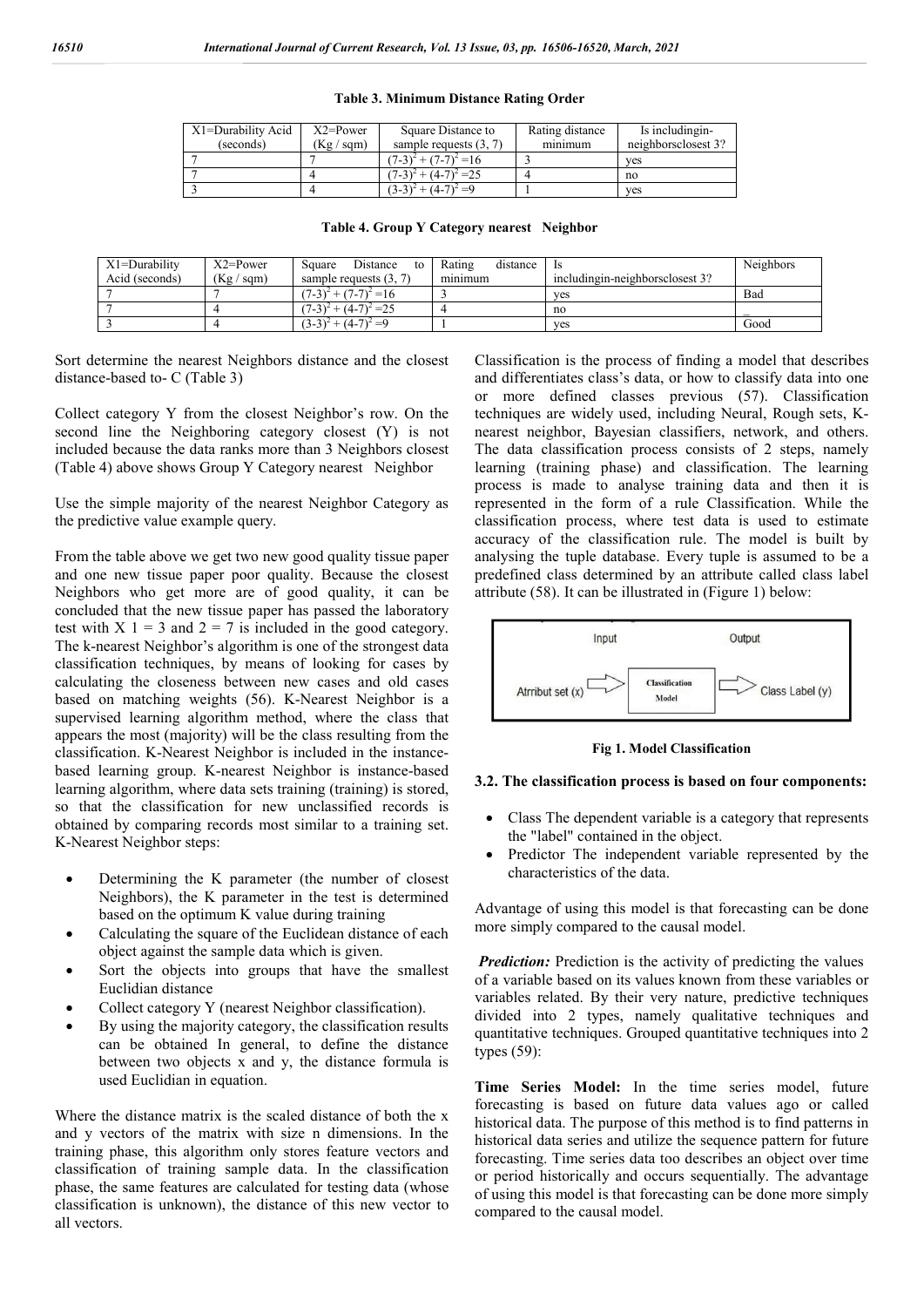**Causal Model:** The causal model is a model that assumes predicted factors show a causal relationship in one or more independent variables and use it to predict the future value of a dependent variable. An advantage in using this model is able to produce a greater success rate in retrieval wise decision.

**Data Mining:** Data mining is a term commonly used to describe findings knowledge in the database (60). Knowledge discovery data can process all non-trivial data to find patterns in the data, where the pattern is found to be valid and understandable.

#### **The KDD stages are:**

**Data:** Create a target data set, define a data set and focus on a subset variables or data samples, where the research will be carried out.

**Data Selection:** The first steps of data processing and data cleaning are basic actions such as noise removal. Before doing the data mining process, a cleaning process is required on data that is the focus in KDD

**Transformation:** At this stage is the stage of the creative process and is very dependent on information patterns will be searched in the database.

**Data Mining:** In selecting data mining algorithms to search for data mining processes, namely among others, techniques, methods or algorithms in data mining vary widely Determination method or the exact algorithm depending on the goals and overall KDD process.

Evaluation This stage is the stage of checking whether the patterns found contradict facts or a hypothesis that exists before, (Figure 2) shows the KDD process.



**Fig.2. KDD process**

**Data Mining Techniques:** The data mining function is to classify the patterns that must be found within data mining. The following are operations and techniques related to data mining  $(61)$ :

- Predictive Modelling Operations: (classification, value prediction).
- Database segmentation: (demographic clustering, neural clustering).
- Link Analysis: (association discovery, sequential pattern discovery, similar time query discovery).

Deviation detection: (statistics, visualization).

#### **4. Vanilla RNN Model Suggested Method**

#### **4.1 Neural Network Models**

- Models of neural static networks: such as multi-layered forward-fed neural networks, but without back feeding, where the outputs are calculated directly depending on their correlations with the front-feed inputs, and the response of this network at any point in time depends only on the value of the input sequence in The time stage itself, i.e. flowing in one direction from the inputs to the output.
- Models Networks Neural Dynamic: The output of this network depends
- On the current and previous values of the inputs and outputs or on the structure of the network where the response of this network is at any time A given that depends not only on the present value but on the past values of the input string. And dynamic neural networks can be classified into many networks, the most important of which are:
- A- Neural networks TDNN (Networks Neural Delay Time)
- B- Neural networks with Windows Sliding with MLP

C- Networks Neural Recurrent: are neural networks with one or more feedback link, which can be of a general or private nature. Feedback allows the feedback networks to acquire accurate state representation, which makes it suitable for various dynamic applications such as (prediction or nonlinear modelling systems, etc.).

Application of multi-layered neural networks with mobile windows using the reverse propagation algorithm in data prediction: -

#### **Dividing Time Series**

- Group for training
- Group to check
- Set for testing

**Estimating the Prediction Series Time-:** The time series is a series of vectors or numerical values that depend on time, by applying the reverse propagation algorithm to the trained data set in the form of a mobile window to implement general education (Learning online,) The estimation of the time series is shown in the following points : -

**Normalization data -:** means preparing the data before processing it in relation to the model for artificial neural networks and the non-linear self-regression network model with an external variable for use in the neural network (61) training process. Therefore, the field of this data must fall within the limits of the activation function.

**Determining the structure of the network:** Topology network Determining-: The steps below determine the connection between the nerve cell, the number of hidden layers, and the number of neurons in each layer.

Determine the nodes of the input and how the neurons in the network are related to each other, the variables in the chain model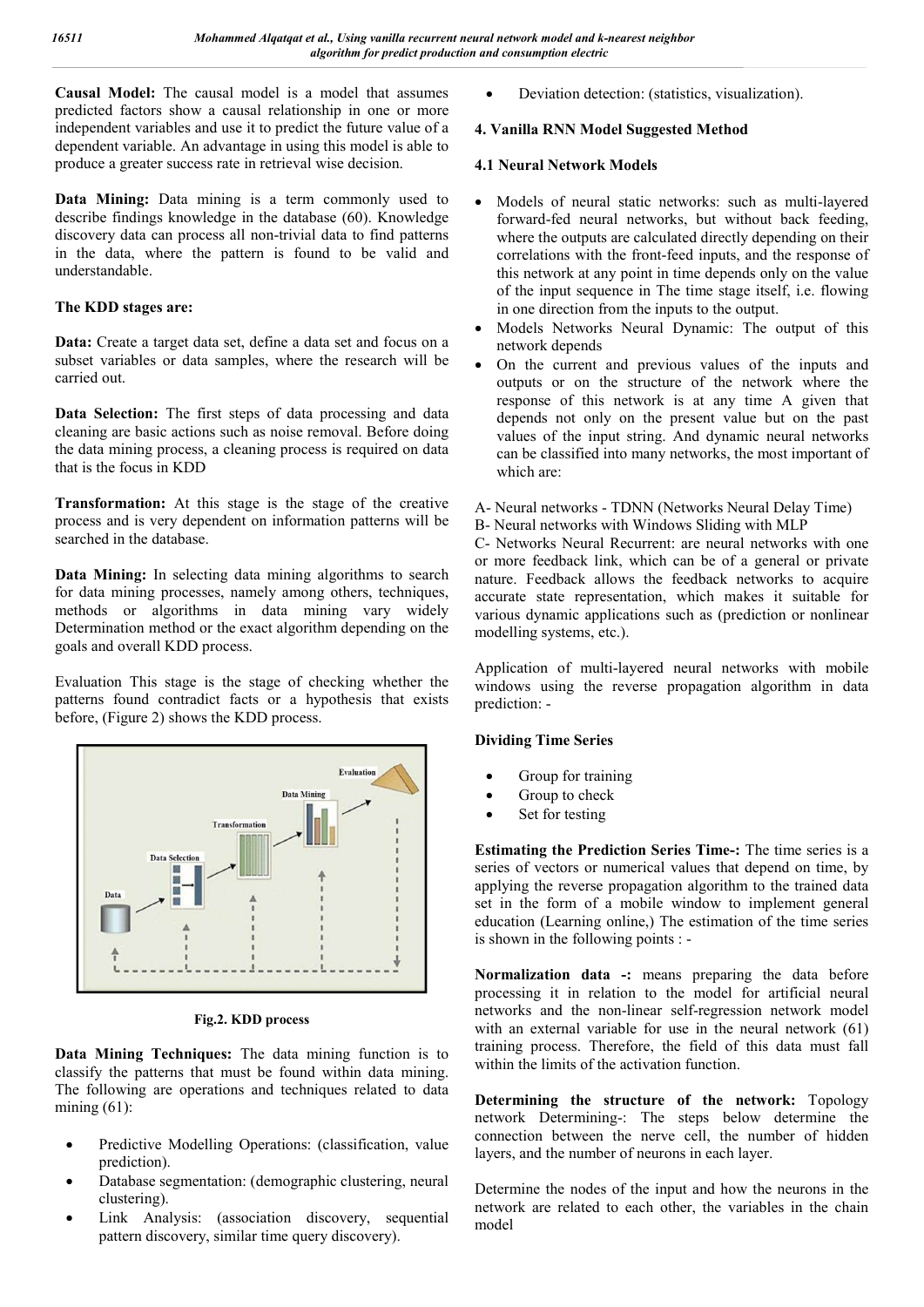Temporal variables are in terms of the shifted variables, i.e.: -

$$
Y_{t} = f(Y_{t-1}, Y_{t-2}, \dots, Y_{t-p})
$$
\n(2)

Since (p) represents the degree of self-regression, i.e. the regression of Yt on the previous values. It is difficult to determine the nodes of the inputs, as it represents a big problem towards the neural network designer. Therefore, Since (p) represents the degree of self-regression, i.e. the regression of Yt on the previous values. It is difficult to determine the nodes of the inputs, as it represents a big problem towards the neural network designer which are:

- $\bullet$  Dependence on the significant coefficients for the stable time series as mentioned in the self-regression model and the moving average. self-correlation
- Dependence on the method of data collection in the case of a seasonal compound, for example: if the data contains an annual seasonality then (the number of entry nodes for the weekly data = 52 P, for the monthly  $P = 12$ , and for the season  $P = 4$ . regression model and<br>endence on the meth<br>seasonal compound,

There is no ideal way to determine the number of neurons used in the hidden layer. Some researchers choose them with a number equal to or more temporally shifted variables, while others use statistical criteria, but it requires a very long period of time.

To determine nodes output, most researchers in the field of using neural networks in Prediction agreed that one prediction ahead step forward is sufficient for one node.

- 1. Network the Train
- 2. Determine the error criteria
- 3. Forecasting Forecast

The main objective of this stage is to calculate the future values of the time series that have been trained. In the case of forecasting one step ahead, it is by using the equation using the actual observation of all the variables shifted as an input to the network as shown: -

$$
Y_{t+1} = f(Y_t, Y_{t-1}, Y_{t-2}, \dots, Y_{t-p})
$$
\n(3)

Where ( $p$ ) represents the degree of self-regression over the previous values (number of shifted variables)  $(61)$ previous values (number of shifted variables)

#### **4.2 Vanilla RNN Model**

Repetitive Neural Network (Recursive NN, RNN) Repeatedly complex deep networks through tree, like neural network architecture. In essence, recurrent neural networks are an effective extension of a recurring neural network, and have different mathematical graphs. The recurrent neural network (recurrent neural network) and the recurrent neural network (Recurrent) are collectively called the recurrent neural network (RNN).

A repetitive neural network (RNN) belongs to a time repetitive neural network, and the relationship between neurons of a recurrent neural network forms a matrix; a repeating structural neural network belongs to a repeating structural neural network,

and a repeating structural neural network uses symmetric neural networks.

Structural recursion builds more complex deep networks. Structural recursion builds more complex deep networks.<br>Repetitive neural networks (RNNs) cannot handle the problem of exponential explosion or disappearance of weights with repetition, and it is difficult to capture long-term temporal correlations.

RNN is deep learning model which learn from sequences  $(62)$ . RNN recursively takes the past output  $(y_{t-1})$  and adds it to the current input  $(x_t)$ . RNN current output  $(y_t)$  learns from the past sequence, using the  $y_{t-1}$ . (Figure.3) shows one RNN unit structure.

The sequence is passed on as an input to the current input. Therefore,  $y_t$  would be influenced by the past sequences. The past sequences carries on the past results with a combination. Therefore, sequential information effects all the outputs and carried on throughout a given sequence. presented the RNN's equation to demonstrate the recursion of the  $y_{t-1}$  to the  $x_t$ . Wris the weight given to  $y_{t-1}$  and  $W_n$  is the weight given to the  $x_t$ . In our experiment, the RNN has 100 hidden units connected to each other sequentially to generate the best results.<br>  $y_t = tanh(W_r y_{t-1} + W_n x_t)$  (4) each other sequentially to generate the best results. *k, pp. 16396-16320. March. 2021*<br> *k, pp. 16396-16320. March. 2021*<br>
repeating structural neural network uses symmetric involvemental recursion builds more complex deep networks (KNNs) cannot handle the protononical repl

$$
y_t = tanh(W_r y_{t-1} + W_n x_t)
$$
\n(4)

The most basic machine learning program (MLP) is the Vanilla RNN. We will compute explicitly all the algorithm for this model and the rest of the discussion will rely more on the graphical representation and the intuition behind Its representation is, (MLP) is the Vanilla<br>le algorithm for this<br>ill rely more on the<br>behind those models.

Where V, U, W are linear weighting vectors. The equations describing this model are,

$$
a_t = b + Ws_{t-1} + Ux_t
$$
  
\n
$$
s_t = \tan h(a_t)
$$
  
\n
$$
o_t = c + Vs_t
$$
  
\n
$$
p_t = softmax(o_t)
$$
\n(5)

The equation above is new layer which prepares the processed information for the output. In general, the inner layer dimensionality **s***<sup>t</sup>* will be huger since it is in charge of keeping the information from the past events and hence carry more information than that needed in the output. The equation above is new layer which prepares the processed information for the output. In general, the inner layer imensionality  $s_t$  will be huger since it is in charge of keeping interpretation from the past events an

#### **4.3. Vanilla RNN Model suggested method**

Ssuggested method forecasting consumption and production electric using vanilla RNN suggest to use vanilla RNN but instead of using the defult activation function which is  $(tanh)$  I suggest to use (elu )as activation function it seems that of all the suggest to use (elu ) as activation function it seems that of all the recurrent neural networks that I tried the RNN with elu as activation performed the best in forecasting the electricity consumption and production from Jan 2010 to Dec 2019 and surprisingly it performed better than the state of art the LSTM and better than some new architectures like shifted RNN. expected the best in forecasting the electricity<br>and production from Jan 2010 to Dec 2019 and<br>t performed better than the state of art the LSTM

It's known that the vanilla RNN tends to suffer from vanishing or exploding gradients problems so you shouldn't use unbounded activation function like or elu in it and you should use a bounded activation function like tanh but surprisingly the unbounded activation function like or elu in it and you should<br>use a bounded activation function like tanh but surprisingly the<br>elu activation function worked far more better than the tanh even when we scale down the inputs and the outputs to make easier on the tanh to process the data.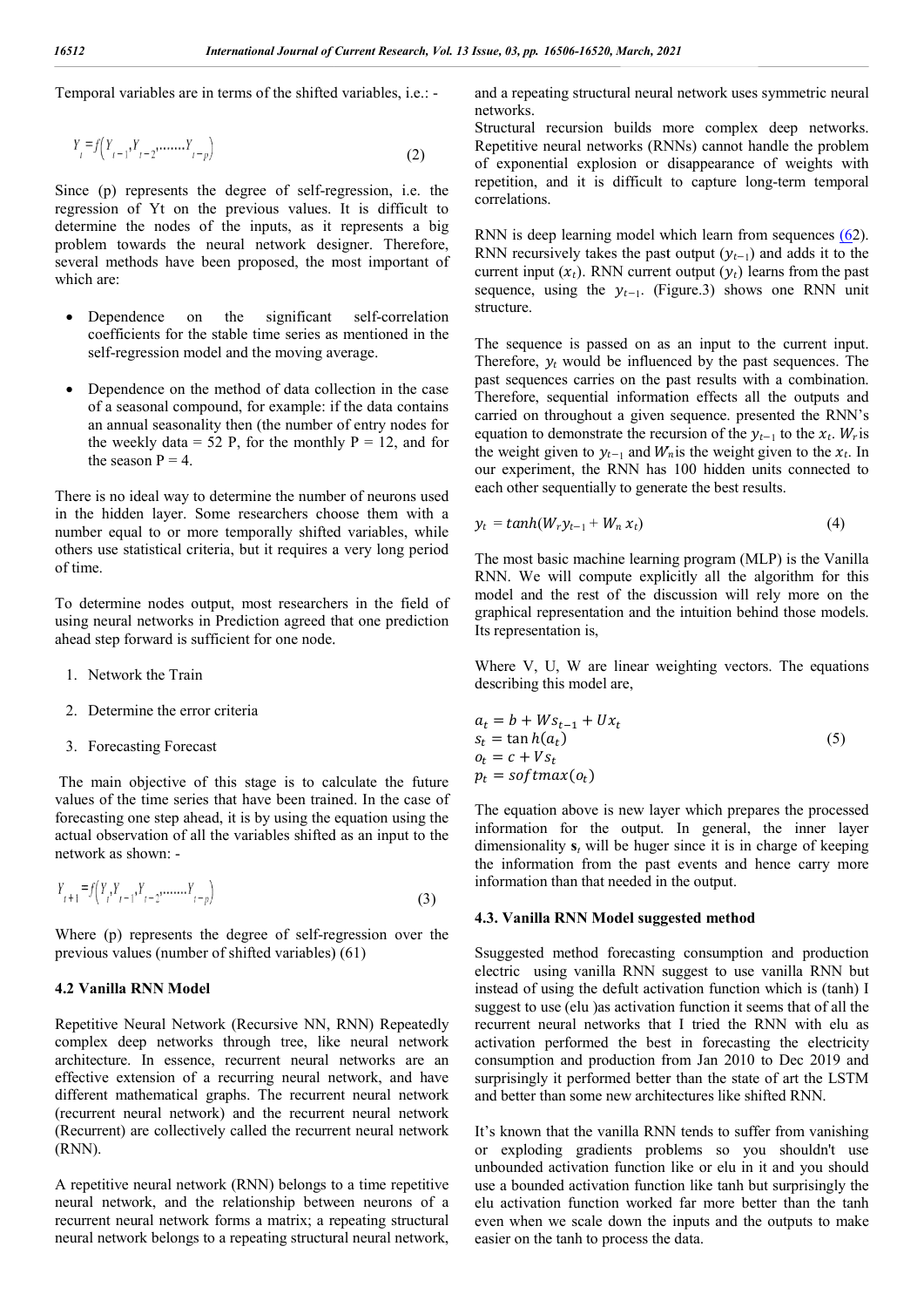The model trained on the data from 2003 to 2009 and produced low MAPE error of the forecasted data from 2010 to 2019.

#### **Ssuggested method steps:**

- Load the xls file into python using panda's library.
- Convert the file to numpy and preprocessor the data.
- Create RNN network which takes 3 inputs and have one vanilla RNN layer contains 96 neurons with elu activation and dense layer contains one neuron as output layer.
- in every time step the network outputs its prediction about the consumption of the current month using this inputs the number of the current month(Jan=1, Feb=2), the consumption of the previous month, the temperature of the current month the pseudo code of the RNN model
- State  $=$  zeros array with the size of the number of neurons for each row in inputs previous state  $=$ state
- State = dot product (input weights, row) + dot product (state weights, state) return state



**Fig.3.3. RNN unit structure**

#### **5. Data Description**

The sample data was extracted from the https://www.ceicdata.com/en. The study sample included production and consumption electricity in china data and Average monthly temperature from https:// climateknowledgeportal.worldbank.org/ for 17 years, as a sample training dataset from the period Jan, 2010 to December, 2019 as shown in (Table 6, 7). Have approximately 120 records with three attributes including production electric, consumption electric, and temperature. A brief data analysis is presented with the fundamental concepts of data attributes. The attributes for each month are included in the data analysis. Production electric, consumption electric is the main factor that affects the prediction process for a specific temperature based on kNN Algorithm.

#### **5.1 Model evaluation**

The process of evaluating models is intended to evaluate the field suitability of the model for the pattern in which the series data is running or the accuracy of the model in predicting the values of the current and future series, and there are many measures of the suitability of the model all depend on the degree of error, which is the difference between the actual value of the series at a specific time And the string value that the model expected at that time. In this

study, we will rely on the following methods to compare the two models used in this paper to find out which one is more accurate in prediction.

### **5.1.1 Mean Absolute Percentage Error (MAPE)**

$$
\text{MAPE}=100\sum_{i=1}^{n}\left[\left|Y_{i}-F_{i}\right|/Y_{i}\right]/n\tag{6}
$$

The mean absolute percentage error (MAPE), is a measure of prediction accuracy of a forecasting method in statistics, for example in trend estimation, also used as a Loss function for regression problems in Machine Learning. The MAPE (Mean Absolute Percent Error) measures the size of the error in percentage terms. It is calculated as the average of the unsigned percentage error

#### **5. 1.2 Mean absolute deviation (MAD)**

$$
MAD = \frac{1}{n} \sum_{i=1}^{n} \left| x_i - \overline{x} \right| \tag{7}
$$

The median absolute deviation is a measure of statistical dispersion. Moreover, the MAD is a robust statistic, being more resilient to outliers in a data set than the standard deviation. In the standard deviation, the distances from the mean are squared, so large deviations are weighted more heavily, and thus outliers can heavily influence it.

# **6. RESULTS AND DISCUSSION**

The result and analysis has been made using python (Waikato Environment for Knowledge Analysis), a Data mining specialized software. Python is a popular suite of machine learning written in Java, Developed by Guido van Rossum at Centrum Wiskunde & Informatics (CWI) in the Netherlands General Public It Python is a popular and general-purpose programming language.

**Table 5. Group Y Category nearest Neighbor**

|   | x<1356,58                                                         | Very Very low |  |
|---|-------------------------------------------------------------------|---------------|--|
| ∍ | 1356,58 <x<2349,15< td=""><td>Very low</td><td></td></x<2349,15<> | Very low      |  |
| 3 | 2349,15 <x<3341,72< td=""><td>Low</td><td></td></x<3341,72<>      | Low           |  |
| 4 | 3341,72 < x < 4334,3                                              | Medium        |  |
|   | 4334,3 <x<5326,87< td=""><td>High</td><td></td></x<5326,87<>      | High          |  |
|   | 5326,87 <x< td=""><td>Very High</td><td></td></x<>                | Very High     |  |

We Can write machine learning algorithms using Python, and it works well, the reason why Python is so popular among data scientists is that Python has a diverse variety of modules and libraries already implemented that make our life more comfortable. Our experiment uses the k nearest neighbor algorithm method and Vanilla RNN Model Suggested Method in order to predict the value of production and consumption electricity, based on a training data recorded from the period Jan, 2010 to December, 2019. The parameter temperature selected to create the different ranges for these Values are represented in (Table 5). This is a Drawback because the training set should have had more instances in order to create a model more accurate and precise. We start from our data in (Table 5) by calculating its mean, Standard deviation, Min and Max values please look then we define the states by their respective range.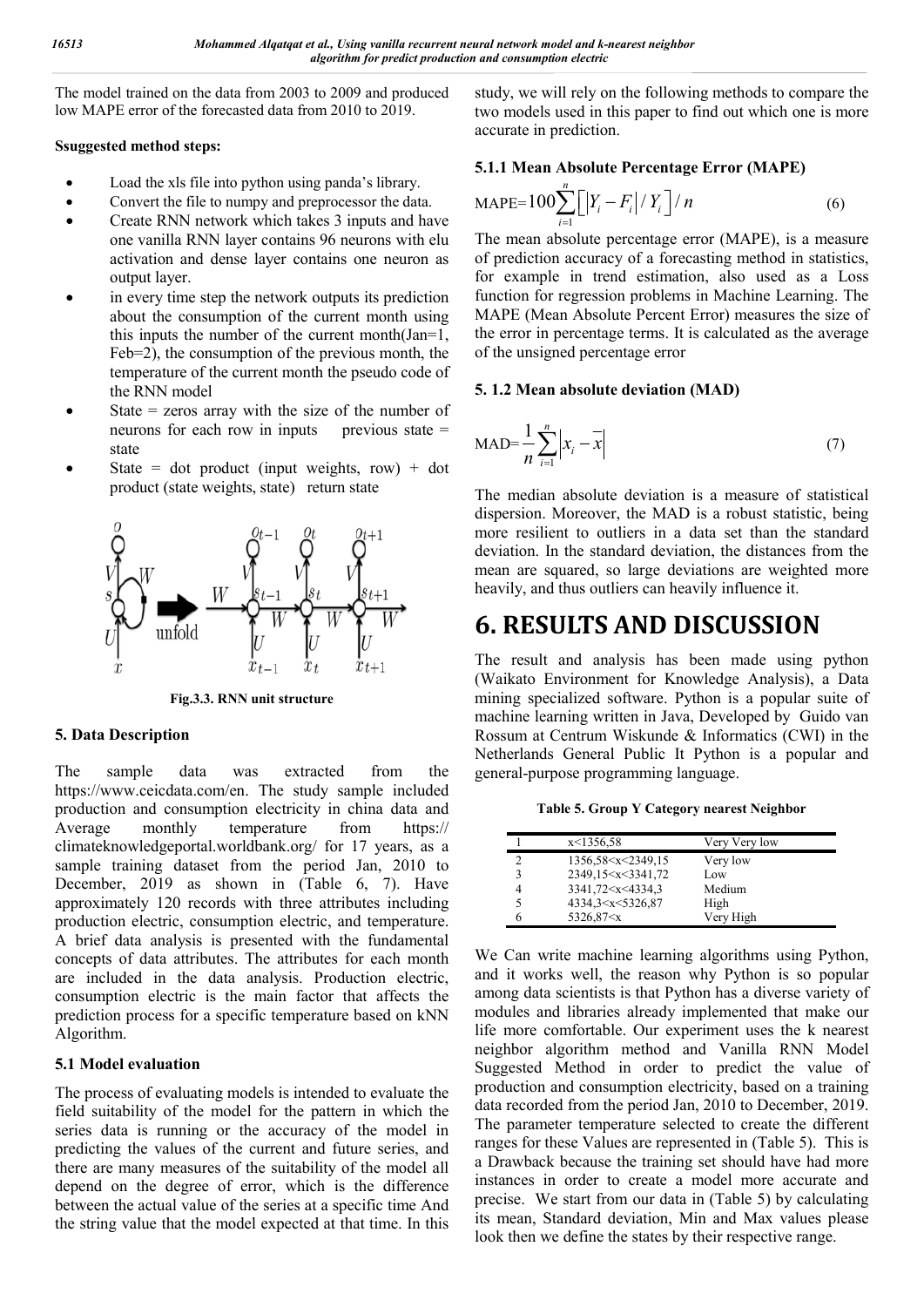| <b>Model</b>                          | <b>Month</b> | Jan    |          | Fab    |          | Mar    |          | Apr    |          | May    |          | <b>Jun</b> |          | <b>Jul</b> |          | Aug    |          | Sep    |          | Oct    |          | <b>Nov</b> |          | Dec    |          |
|---------------------------------------|--------------|--------|----------|--------|----------|--------|----------|--------|----------|--------|----------|------------|----------|------------|----------|--------|----------|--------|----------|--------|----------|------------|----------|--------|----------|
|                                       | year         | Actual | Forecast | Actual | Forecast | Actual | Forecast | Actual | Forecast | Actual | Forecast | Actual     | Forecast | Actual     | Forecast | Actual | Forecast | Actual | Forecast | Actual | Forecast | Actual     | Forecast | Actual | Forecast |
|                                       | 2010         | 353    | 339      | 626    | 677.29   | 970    | 780      | 1308   | 1430     | 1657   | 1628     | 2009       | 1971     | 2399       | 2348     | 2795   | 2740     | 3144   | 3091     | 3485   | 3818     | 3830       | 3774     | 4200   | 4141     |
|                                       | 2011         | 389    | 367      | 703    | 677      | 1091   | 1065     | 1468   | 1430     | 1855   | 1816     | 2252       | 2295     | 2687       | 3073     | 3124   | 3073     | 3516   | 3091     | 3895   | 3818     | 4284       | 4194     | 4703   | 4988     |
|                                       | 2012         | 363    | 349      | 750    | 816      | 1166   | 1145     | 1555   | 1512     | 1962   | 1910     | 2376       | 2295     | 2833       | 2923     | 3283   | 3073     | 3688   | 3869     | 4088   | 3975     | 4503       | 4741     | 4976   | 4988     |
|                                       | 2013         | 452    | 434      | 789    | 816      | 1214   | 1272     | 1630   | 1586     | 2057   | 2002     | 2496       | 2434     | 2990       | 2923     | 3500   | 2923     | 3945   | 3869     | 4383   | 4302     | 4831       | 4741     | 5420   | 5794     |
|                                       | 2014         | 441    | 816      | 824    | 816      | 1279   | 1272     | 1715   | 1703     | 2164   | 2149     | 2628       | 2434     | 3137       | 3125     | 3640   | 3620     | 4098   | 4075     | 4548   | 4523     | 5012       | 4975     | 5638   | 5794     |
|                                       | 2015         | 486    | 816      | 845    | 466      | 1290   | 1310     | 1732   | 1759     | 2189   | 2219     | 26629 2434 |          | 3167       | 3221     | 3678   | 3738     | 4134   | 4199     | 4584   | 4651     | 5049       | 5126     | 5802   | 5815     |
|                                       | 2016         | 495    | 435      | 876    | 435      | 1352   | 1355     | 1809   | 1799     | 2282   | 2219     | 2776       | 2434     | 3329       | 3312     | 3892   | 3877     | 4389   | 4373     | 4878   | 4865     | 5385       | 5370     | 6130   | 5815     |
|                                       | 2017         | 487    | 466      | 936    | 466      | 1446   | 1459     | 1931   | 1938     | 2426   | 2219     | 2951       | 4166     | 3558       | 3312     | 4157   | 4166     | 4689   | 4689     | 5202   | 4865     | 5733       | 5712     | 6364   | 6604     |
| KNN Algorithm For Production Electric | 2018         | 600    | 466      | 1055   | 523      | 1588   | 1459     | 2109   | 2220     | 2663   | 2636     | 3229       | 4166     | 3878       | 3312     | 4530   | 4166     | 5106   | 4689     | 5655   | 4865     | 6220       | 6163     | 6900   | 7112     |
|                                       | 2019         | 617    | 545      | 1106   | 545      | 1680   | 1675     | 2233   | 2220     | 2799   | 2781     | 3398       | 4166     | 4065       | 3312     | 4742   | 4166     | 5344   | 5297     | 5923   | 4865     | 6514       | 6480     | 7226   | 7503     |

**Table 6- The results after applying kNN algorithm for the production electric**

**Table 7- The results after applying kNN algorithm for the consumption electric**

|                                        | <b>Month</b> |        | Jan      |        | Fab      |        | Mar      |        | Apr      |        | May      |        | Jun      |        | Jul      |        | Aug      |           | <b>Sep</b> |        | Oct      |        | <b>Nov</b> |        | Dec      |
|----------------------------------------|--------------|--------|----------|--------|----------|--------|----------|--------|----------|--------|----------|--------|----------|--------|----------|--------|----------|-----------|------------|--------|----------|--------|------------|--------|----------|
| Model                                  | year         | Actual | Forecast | Actual | Forecast | Actual | Forecast | Actual | Forecast | Actual | Forecast | Actual | Forecast | Actual | Forecast | Actual | Forecast | Actual    | Forecast   | Actual | Forecast | Actual | Forecast   | Actual | Forecast |
|                                        | 2010         | 353    | 339      | 626    | 677      | 969    | 779      | 1307   | 1430     | 1657   | 1627     | 2009   | 1970     | 2398   | 2347     | 2794   | 2740     | 3144      | 3090       | 3484   | 3818     | 3829   | 3774       | 4199   | 4141     |
|                                        | 2011         | 388    | 367      | 703    | 677      | 109    | 1065     | 1468   | 1430     | 1855   | 1816     | 2252   | 2295     | 2687   | 3073     | 3124   | 3073     | 3516      | 3091       | 3895   | 3818     | 4284   | 4194       | 4703   | 4988     |
|                                        | 2012         | 363    | 349      | 750    | 816      | 1166   | 1145     | 1555   | 1512     | 1962   | 1910     | 2376   | 2295     | 2833   | 2923     | 3284   | 3073     | 3688      | 3869       | 4088   | 3975     | 4503   | 4741       | 4976   | 4988     |
|                                        | 2013         | 452    | 434      | 789    | 816      | 1214   | 1272     | 1630   | 1586     | 2057   | 2002     | 2496   | 2434     | 2990   | 2923     | 3500   | 2923     | 3945      | 3869       | 4383   | 4302     | 4831   | 4741       | 5420   | 5795     |
| KNN Algorithm For Consumption Electric | 2014         | 441    | 816      | 824    | 816      | 1279   | 1272     | 1715   | 1703     | 2164   | 2149     | 2628   | 2434     | 3137   | 3125     | 3640   | 3620     | 4098      | 4075       | 4548   | 4523     | 5012   | 4975       | 5638   | 5794     |
|                                        | 2015         | 486    | 816      | 845    | 466      | 1290   | 1310     | 1732   | 1759     | 2188   | 2219     | 2662   | 2434     | 3167   | 3220     | 3678   | 3738     | 4134      | 4199       | 4584   | 4651     | 5049   | 5126       | 5802   | 5815     |
|                                        | 2016         | 495    | 435      | 876    | 435      | 1352   | 1355     | 1809   | 1799     | 2282   | 2219     | 2776   | 2434     | 3329   | 3312     | 3892   | 3877     | 4389      | 4373       | 4878   | 4865     | 5385   | 5370       | 6130   | 5815     |
|                                        | 2017         | 487    | 466      | 936    | 466      | 1446   | 1459     | 1931   | 1938     | 2426   | 2219     | 2951   | 4166     | 3558   | 3312     | 4157   | 4166     | 4689      | 4689       | 5202   | 4865     | 5733   | 5712       | 6364   | 6604     |
|                                        | 2018         | 600    | 466      | 1055   | 523      | 1588   | 1459     | 2109   | 2220     | 2663   | 2636     | 3229   | 4166     | 3878   | 3312     | 4530   | 4166     | 5106      | 4689       | 5655   | 4865     | 6220   | 6163       | 6900   | 7112     |
|                                        | 2019         | 617    | 545      | 1106   | 545      | 1680   | 1675     | 2233   | 2220     | 2799   | 2781     | 3398   | 4166     | 4065   | 3312     | 4742   |          | 4166 5344 | 5297       | 5923   | 4865     | 6514   | 6480       | 7226   | 7503     |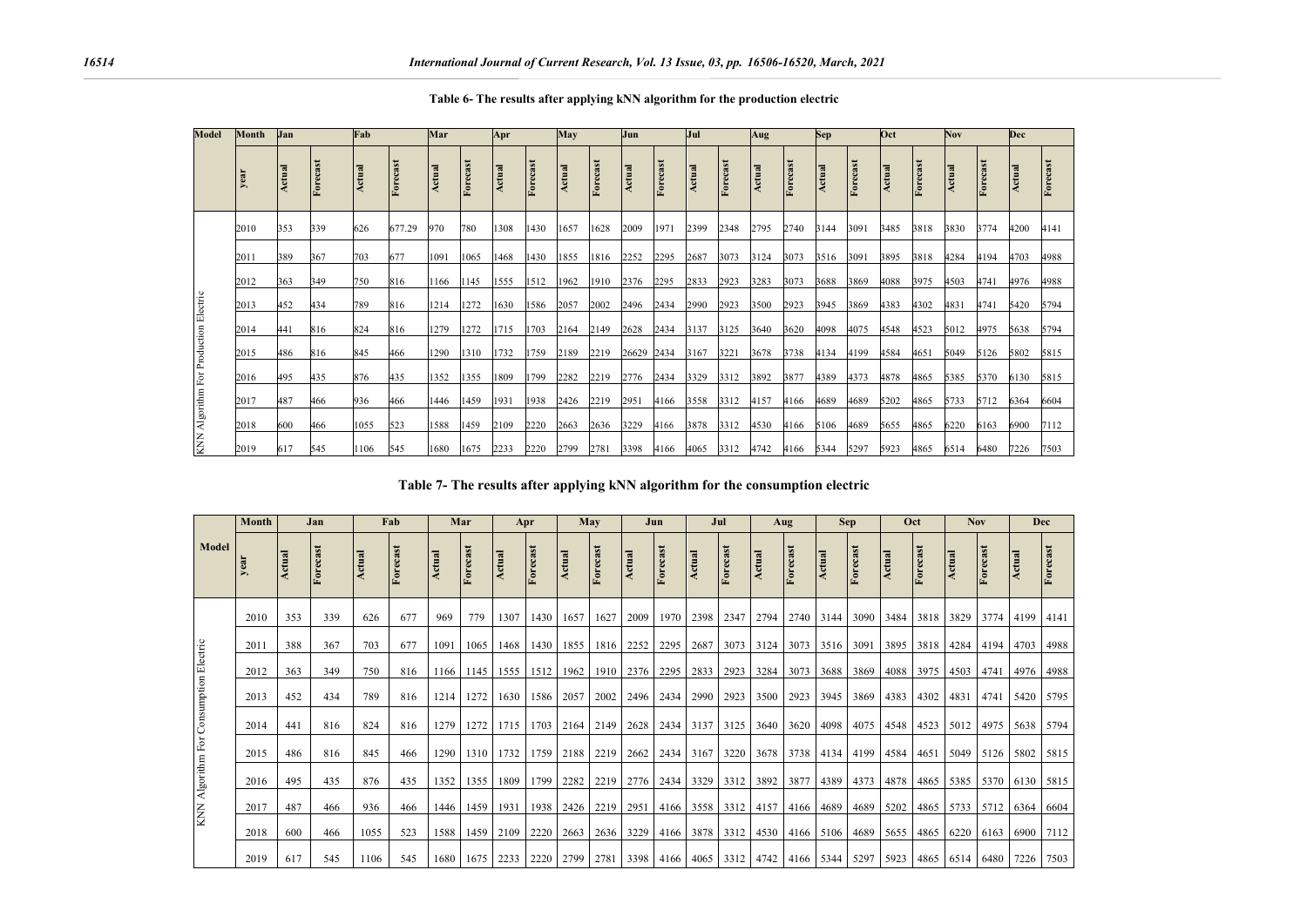| Month |        | Jan      |              |        | Fab            |       |        | Mar      |       |               | Apr      |       |        | May      |       |               | Jun      |          |        | Jul      |       |        | Aug           |       |               | <b>Sep</b> |       |               | Oct      |       |               | <b>Nov</b> |       |               | Dec      |       |
|-------|--------|----------|--------------|--------|----------------|-------|--------|----------|-------|---------------|----------|-------|--------|----------|-------|---------------|----------|----------|--------|----------|-------|--------|---------------|-------|---------------|------------|-------|---------------|----------|-------|---------------|------------|-------|---------------|----------|-------|
| year  | Actual | Forecast | <b>Error</b> | Actual | orecast<br>Γx. | Error | Actual | Forecast | Error | <b>Actual</b> | Forecast | Error | Actual | Forecast | Error | <b>Actual</b> | Forecast | Error    | Actual | Forecast | Error | Actual | orecast<br>Ŀ. | Error | <b>Actual</b> | Forecast   | Error | <b>Actual</b> | Forecast | Error | <b>Actual</b> | Forecast   | Error | <b>Actual</b> | Forecast | Error |
| 2010  |        |          |              |        |                |       |        |          |       | 2             |          |       | 2      |          |       |               | n        |          |        |          |       |        |               |       | 4             | 4          |       |               | 14       | 0     |               | ּ          |       | К             |          |       |
| 2011  |        |          |              |        |                |       | ı      |          |       | 2             |          |       | 2      | 2        |       |               |          |          |        |          |       |        |               |       | 4             | 4          |       |               | 5        | 0     |               |            |       | к             |          |       |
| 2012  |        |          |              |        |                |       |        |          |       | 2             |          |       | 2      |          |       |               | ń        |          |        |          |       |        |               |       | Δ             |            |       |               | 5        | 0     |               |            |       |               |          |       |
| 2013  |        |          |              |        |                |       |        | 2        |       | 2             |          |       | 2      | 2        |       |               | к        |          |        |          |       |        |               |       | 15            | ĸ          |       |               | 5        | 0     |               |            |       |               |          |       |
| 2014  |        |          | r            |        |                |       | 2      |          |       | 2             |          |       | 3      | 13       |       |               | в        | $\bf{0}$ |        |          | R     | 14     |               |       | 15            | к          |       |               | 5        | 0     |               |            |       | 6             |          |       |
| 2015  |        |          | O            |        |                |       | 2      | n        |       | 2             | n        |       | l3     | I٩       |       | в             |          | нI       |        | 4        |       | 14     |               |       | l5            | к          |       | h             | 6        | l- l  |               |            |       | 6             |          |       |
| 2016  |        |          |              |        |                |       | 2      | 2        |       | 2             |          |       | I٩     | R        |       |               |          | ы        |        |          |       |        |               |       | 5             | ĸ          |       |               | 6        | 0     |               |            |       |               |          |       |
| 2017  |        |          |              |        |                |       | 2      |          |       | 2             |          |       | ٦      |          |       |               |          | -2       |        |          |       |        |               |       | l5            | ь          |       |               | 6        | n     |               |            |       |               |          |       |
| 2018  |        |          |              |        |                |       | 2      |          |       | 2             |          |       | 3      | 3        |       |               | h        | ы        | ĸ      | и        |       |        | ı٠            |       | 16            | 6          |       |               | 6        | 0     |               |            |       | n             |          |       |
| 2019  |        |          |              |        |                |       | I2     |          |       |               |          |       |        |          |       |               | רו       |          |        |          |       |        |               |       | 6             | ь          |       |               | 6        | 0     |               |            |       |               |          |       |

**Table 8- The prediction on test data production electric under Category kNN algorithm**

**Table 9- The prediction on test data consumption electric under Category kNN algorithm**

| Month |        | Jan                                |                  |        | Fab      |                  |                | Mar            |                  |                | Apr            |                  |                | May            |                  |                | Jun            |              |                | Jul            |              |                | Aug            |              |                | <b>Sep</b> |              |                | Oct      |              |                | <b>Nov</b> |              |        | Dec      |                  |
|-------|--------|------------------------------------|------------------|--------|----------|------------------|----------------|----------------|------------------|----------------|----------------|------------------|----------------|----------------|------------------|----------------|----------------|--------------|----------------|----------------|--------------|----------------|----------------|--------------|----------------|------------|--------------|----------------|----------|--------------|----------------|------------|--------------|--------|----------|------------------|
| year  | Actual | $\overline{\mathbf{s}}$<br>Forecas | <b>Error</b>     | Actual | Forecast | Error            | Actual         | Forecast       | Error            | Actual         | Forecast       | Error            | Actual         | Forecast       | Error            | Actual         | Forecast       | <b>Error</b> | Actual         | Forecast       | Error        | Actual         | Forecast       | Error        | Actual         | Forecast   | Error        | Actual         | Forecast | Error        | Actual         | Forecast   | Error        | Actual | Forecast | Error            |
| 2010  |        |                                    | $\theta$         |        |          | $\mathbf{0}$     |                |                | $\mathbf{0}$     | $\overline{c}$ | 2              | $\mathbf{0}$     | 2              | 2              | $\mathbf{0}$     | $\overline{2}$ | $\overline{2}$ | $\mathbf{0}$ | 3              | 3              | $\mathbf{0}$ | 3              | 3              | $\mathbf{0}$ | $\overline{4}$ | 4          | $\mathbf{0}$ | $\overline{4}$ | 4        | $\mathbf{0}$ | $\overline{4}$ | 4          | $\mathbf{0}$ | 5      | 5        | $\mathbf{0}$     |
| 2011  |        |                                    | $\theta$         |        |          | $\Omega$         |                |                | $\theta$         | $\overline{2}$ | $\overline{2}$ | $\theta$         | 2              | $\overline{2}$ | 0                | 3              | 3              | $\Omega$     | 3              |                | - 1          | 4              | $\overline{4}$ |              | $\overline{4}$ | 4          | $\theta$     | 5              | 4        |              | 5              |            | $\Omega$     | 5      | 6        | $-1$             |
| 2012  |        |                                    | $\theta$         |        |          | $\mathbf{0}$     |                |                | $\overline{0}$   | $\mathcal{D}$  | $\overline{2}$ | $\mathbf{0}$     | 2              | $\overline{2}$ | $\mathbf{0}$     | 3              | 3              |              | 3              | 3              | $\Omega$     | $\overline{4}$ | $\overline{4}$ |              | $\overline{4}$ | 5          | $\mathbf{0}$ |                | 5        |              | 5              |            | -1           | 6      | 6        | $\boldsymbol{0}$ |
| 2013  |        |                                    | $\mathbf{0}$     |        |          | $\boldsymbol{0}$ |                | $\overline{2}$ | $\mathbf{-}$     | $\overline{2}$ | $\overline{2}$ | $\boldsymbol{0}$ | $\overline{c}$ | 2              | $\boldsymbol{0}$ | 3              | 3              | $\mathbf{0}$ | 3              | 3              | $\mathbf{0}$ | $\overline{4}$ | 3              |              | 5              | 5          | $\mathbf{0}$ | 5              | 5        | $\mathbf{0}$ | 6              | 6          | $\mathbf{0}$ | 6      | 6        | $\bf{0}$         |
| 2014  |        |                                    | $\mathbf{0}$     |        |          | $\boldsymbol{0}$ | $\overline{2}$ | $\overline{2}$ | $\overline{0}$   | $\overline{2}$ | 2              | $\bf{0}$         | 3              | 3              | $\mathbf{0}$     | 3              | 3              | $\mathbf{0}$ | $\overline{4}$ | 4              | $\mathbf{0}$ | 4              | $\overline{4}$ | $\mathbf 0$  | 5              | 5          | $\mathbf{0}$ | 5              | 5        | $\mathbf{0}$ | 6              | 6          | $\mathbf{0}$ | 6      | 6        | $\boldsymbol{0}$ |
| 2015  |        |                                    | $\theta$         |        |          | $\mathbf{0}$     | $\overline{2}$ | $\overline{2}$ | $\mathbf{0}$     | $\overline{2}$ | $\overline{2}$ | $\mathbf{0}$     | 3              | 3              | $\mathbf{0}$     | 3              | 3              | $\Omega$     | $\overline{4}$ | 4              | $\mathbf{0}$ | 4              | $\overline{4}$ | $\Omega$     | 5              | 5          | $\mathbf{0}$ | 5              | 5        | $\mathbf{0}$ | 6              | 6          | $\theta$     | 6      | 6        | $\boldsymbol{0}$ |
| 2016  |        |                                    | $\mathbf{0}$     |        |          | $\mathbf{0}$     | $\overline{2}$ | $\overline{2}$ | $\mathbf{0}$     | $\overline{2}$ | $\overline{2}$ | $\mathbf{0}$     | 3              | 3              | $\mathbf{0}$     | 3              | 3              | $\mathbf{0}$ | $\overline{4}$ | 4              | $\mathbf{0}$ | 5              | 5              | $\mathbf 0$  | 5              | 5          | $\mathbf{0}$ | 6              | 6        | $\mathbf{0}$ | 6              | 6          | $\mathbf{0}$ | 6      | 6        | $\mathbf{0}$     |
| 2017  |        |                                    | $\mathbf{0}$     |        |          | $\boldsymbol{0}$ | $\overline{2}$ | $\overline{2}$ | $\mathbf{0}$     | $\overline{2}$ | $\overline{2}$ | $\mathbf{0}$     | 3              | 3              | $\mathbf{0}$     | 3              | 5              | $-2$         | $\overline{4}$ | 4              | $\mathbf{0}$ | 5              | 5              | $\mathbf{0}$ | 5              | 5          | $\mathbf{0}$ | 6              | 6        | $\mathbf{0}$ | 6              | 6          | $\mathbf{0}$ | 6      | 6        | $\boldsymbol{0}$ |
| 2018  |        |                                    | $\mathbf{0}$     |        |          | $\boldsymbol{0}$ | $\overline{2}$ | $\overline{2}$ | $\boldsymbol{0}$ | $\overline{2}$ | 3              | $-1$             | 3              | 3              | $\bf{0}$         | $\overline{4}$ | 5              | $-1$         | 5              | $\overline{4}$ |              | 5              | 5              | $\mathbf{0}$ | 6              | 5          |              | 6              | 6        | $\bf{0}$     | 6              | 6          | $\mathbf{0}$ | 6      | 6        | $\bf{0}$         |
| 2019  |        |                                    | $\boldsymbol{0}$ |        |          | $\theta$         | $\overline{2}$ | $\overline{2}$ |                  | 3              | 3              | $\mathbf{0}$     | 3              | 3              | $\mathbf{0}$     |                | 5              | $-1$         | 5              |                |              | 5              | 5              |              | 6              | 6          | $\mathbf{0}$ | 6              | 6        | 0            | 6              | 6          | $\mathbf{0}$ | 6      | 6        | $\mathbf{0}$     |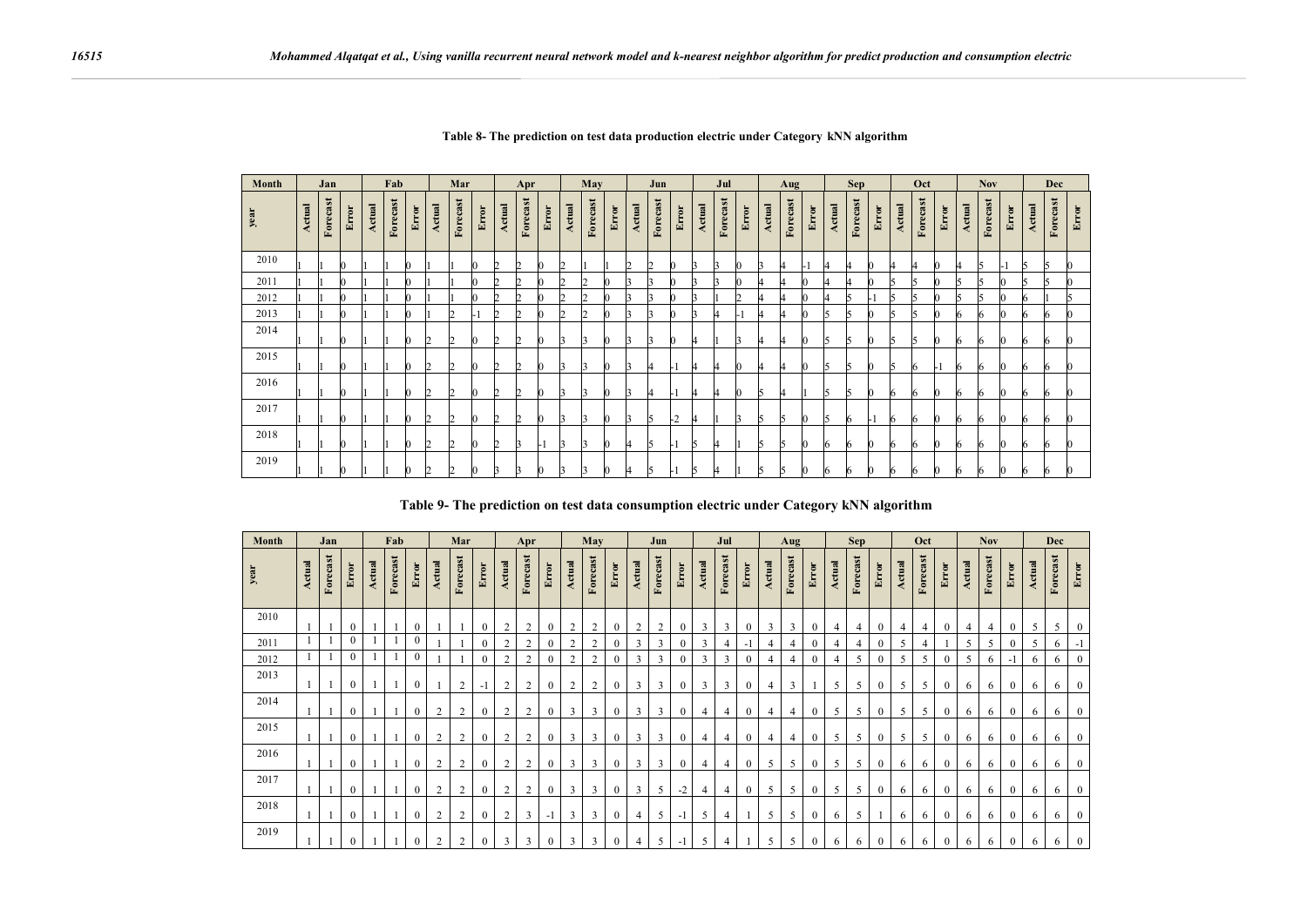| <b>Model</b>                        | Month |        | Jan      |        | Fab          |        | Mar      |        | Apr      |        | May      |        | Jun      |        | Jul      |        | Aug     |        | <b>Sep</b> |        | Oct      |        | <b>Nov</b> |        | Dec      |
|-------------------------------------|-------|--------|----------|--------|--------------|--------|----------|--------|----------|--------|----------|--------|----------|--------|----------|--------|---------|--------|------------|--------|----------|--------|------------|--------|----------|
|                                     | yea   | Actual | Forecast | Actual | cast<br>Fore | Actual | Forecast | Actual | Forecast | Actual | Forecast | Actual | Forecast | Actual | Forecast | Actual | orecast | Actual | Forecast   | Actual | Forecast | Actual | Forecast   | Actual | Forecast |
|                                     | 2010  | 339    | 309      | 609    | 583          | 949    | 905      | 1284   | 1252     | 1628   | 1583     | 1971   | 1933     | 2348   | 2317     | 2740   | 2729    | 3091   | 3112       | 3422   | 3399     | 3774   | 3727       | 4141   | 4165     |
|                                     | 2011  | 367    | 310      | 677    | 620          | 1065   | 1017     | 1430   | 1430     | 1816   | 1781     | 2217   | 2184     | 2643   | 2602     | 3073   | 3056    | 3454   | 3492       | 3818   | 3799     | 4194   | 4132       | 4604   | 4607     |
| Vanilla RNN For Production Electric | 2012  | 349    | 317      | 719    | 660          | 1145   | 1123     | 1512   | 1575     | 1910   | 1910     | 2295   | 2336     | 2744   | 2763     | 3191   | 3224    | 3583   | 3727       | 3975   | 3959     | 4384   | 4290       | 4988   | 4788     |
|                                     | 2013  | 434    | 374      | 757    | 739          | 1182   | 1213     | 1586   | 1639     | 2002   | 1988     | 2434   | 2441     | 2923   | 2918     | 3432   | 3448    | 3869   | 3995       | 4302   | 4276     | 4741   | 4691       | 5432   | 5266     |
|                                     | 2014  | 433    | 462      | 816    | 809          | 1272   | 1264     | 1703   | 1739     | 2149   | 2152     | 2616   | 2645     | 3125   | 3127     | 3620   | 3695    | 4075   | 4259       | 4523   | 4535     | 4975   | 4910       | 5794   | 5503     |
|                                     | 2015  | 491    | 485      | 856    | 843          | 1310   | 1345     | 1759   | 1833     | 2219   | 2240     | 2709   | 2752     | 3221   | 3254     | 3738   | 3845    | 4199   | 4443       | 4651   | 4738     | 5126   | 5084       | 5815   | 5689     |
|                                     | 2016  | 435    | 449      | 435    | 828          | 1355   | 1204     | 1799   | 1734     | 2268   | 2264     | 2759   | 2819     | 3312   | 3323     | 3877   | 3963    | 4373   | 4634       | 4865   | 4954     | 5370   | 5400       | 6133   | 6043     |
|                                     | 2017  | 466    | 491      | 466    | 890          | 1459   | 1282     | 1938   | 1830     | 2437   | 2409     | 2960   | 3014     | 3570   | 3553     | 4166   | 4242    | 4689   | 4926       | 5194   | 5247     | 5712   | 5732       | 6604   | 6434     |
|                                     | 2018  | 523    | 521      | 523    | 934          | 1576   | 1380     | 2088   | 1970     | 2636   | 2578     | 3195   | 3242     | 3837   | 3833     | 4480   | 4557    | 5036   | 5263       | 5582   | 5601     | 6163   | 6128       | 7112   | 6918     |
|                                     | 2019  | 545    | 571      | 545    | 989          | 1675   | 1466     | 2220   | 2098     | 2781   | 2736     | 3367   | 3450     | 4030   | 4066     | 4703   | 4812    | 5297   | 5561       | 5874   | 5927     | 6480   | 6441       | 7503   | 7270     |

**Table 10. The results after applying Vanilla RNN for the production electric**

**Table 11- The results after applying Vanilla RNN for the consumption electric**

|                 | Month<br>Jan |        |          | Fab    | Mar    |        | Apr     |        |          | May    |          | Jun    |                                | Jul    |          | Aug    |          | <b>Sep</b> | Oct      |        | <b>Nov</b> |        |          | Dec    |          |
|-----------------|--------------|--------|----------|--------|--------|--------|---------|--------|----------|--------|----------|--------|--------------------------------|--------|----------|--------|----------|------------|----------|--------|------------|--------|----------|--------|----------|
| Model           | ∽            | Actual | Forecast | Actual | Foreca | Actual | Foreca: | Actual | Forecast | Actual | Forecast | Actual | $\overline{\mathbf{a}}$<br>Eor | Actual | Forecast | Actual | Forecast | Actual     | Forecast | Actual | Forecast   | Actual | Forecast | Actual | Forecast |
|                 | 2010         | 353    | 361      | 626    | 318    | 969    | 904     | 1307   | 1238     | 1657   | 1540     | 2009   | 1950                           | 2398   | 2340     | 2794   | 2733     | 3144       | 3096     | 3484   | 3441       | 3829   | 3819     | 4199   | 4224     |
|                 | 2011         | 388    | 391      | 703    | 366    | 1091   | 1065    | 1468   | 1502     | 1855   | 1849     | 2252   | 2198                           | 2687   | 2613     | 3124   | 3068     | 3516       | 3458     | 3895   | 3869       | 4284   | 4319     | 4703   | 4653     |
| Electric        | 2012         | 363    | 360      | 750    | 445    | 1166   | 1159    | 1555   | 1646     | 1962   | 2000     | 2376   | 2386                           | 2833   | 2811     | 3284   | 3282     | 3688       | 3682     | 4088   | 4125       | 4503   | 4597     | 4976   | 4931     |
|                 | 2013         | 452    | 335      | 789    | 466    | 1214   | 1184    | 1630   | 1668     | 2057   | 2025     | 2496   | 2499                           | 2990   | 2963     | 3500   | 3438     | 3945       | 3900     | 4383   | 4367       | 4831   | 4866     | 5420   | 5348     |
| Consumption     | 2014         | 441    | 479      | 824    | 500    | 1279   | 1332    | 1715   | 1831     | 2164   | 2233     | 2628   | 2708                           | 3137   | 3140     | 3640   | 3656     | 4098       | 4116     | 4548   | 4571       | 5012   | 5081     | 5638   | 5569     |
|                 | 2015         | 486    | 469      | 845    | 498    | 1290   | 1340    | 1732   | 1852     | 2188   | 2238     | 2662   | 2760                           | 3167   | 3206     | 3678   | 3717     | 4134       | 4202     | 4584   | 4624       | 5049   | 5135     | 5802   | 5654     |
| Vanilla RNN For | 2016         | 495    | 526      | 876    | 512    | 1352   | 1373    | 1809   | 1879     | 2282   | 2292     | 2776   | 2877                           | 3329   | 3329     | 3892   | 3858     | 4389       | 4381     | 4878   | 4842       | 5385   | 5398     | 6130   | 6044     |
|                 | 2017         | 487    | 626      | 936    | 523    | 1446   | 1498    | 1931   | 2034     | 2426   | 2494     | 2951   | 3064                           | 3558   | 3522     | 4157   | 4111     | 4689       | 4647     | 5202   | 5177       | 5733   | 5770     | 6364   | 6412     |
|                 | 2018         | 600    | 578      | 1055   | 541    | 1588   | 1541    | 2109   | 2142     | 2663   | 2620     | 3229   | 3223                           | 3878   | 3801     | 4530   | 4418     | 5106       | 5019     | 5655   | 5609       | 6220   | 6248     | 6900   | 6905     |
|                 | 2019         | 617    | 625      | 1106   | 606    | 1680   | 1698    | 2233   | 2356     | 2799   | 2872     | 3398   | 3462                           | 4065   | 4032     | 4742   | 4695     | 5344       | 5302     | 5923   | 5924       | 6514   | 6598     | 7226   | 7227     |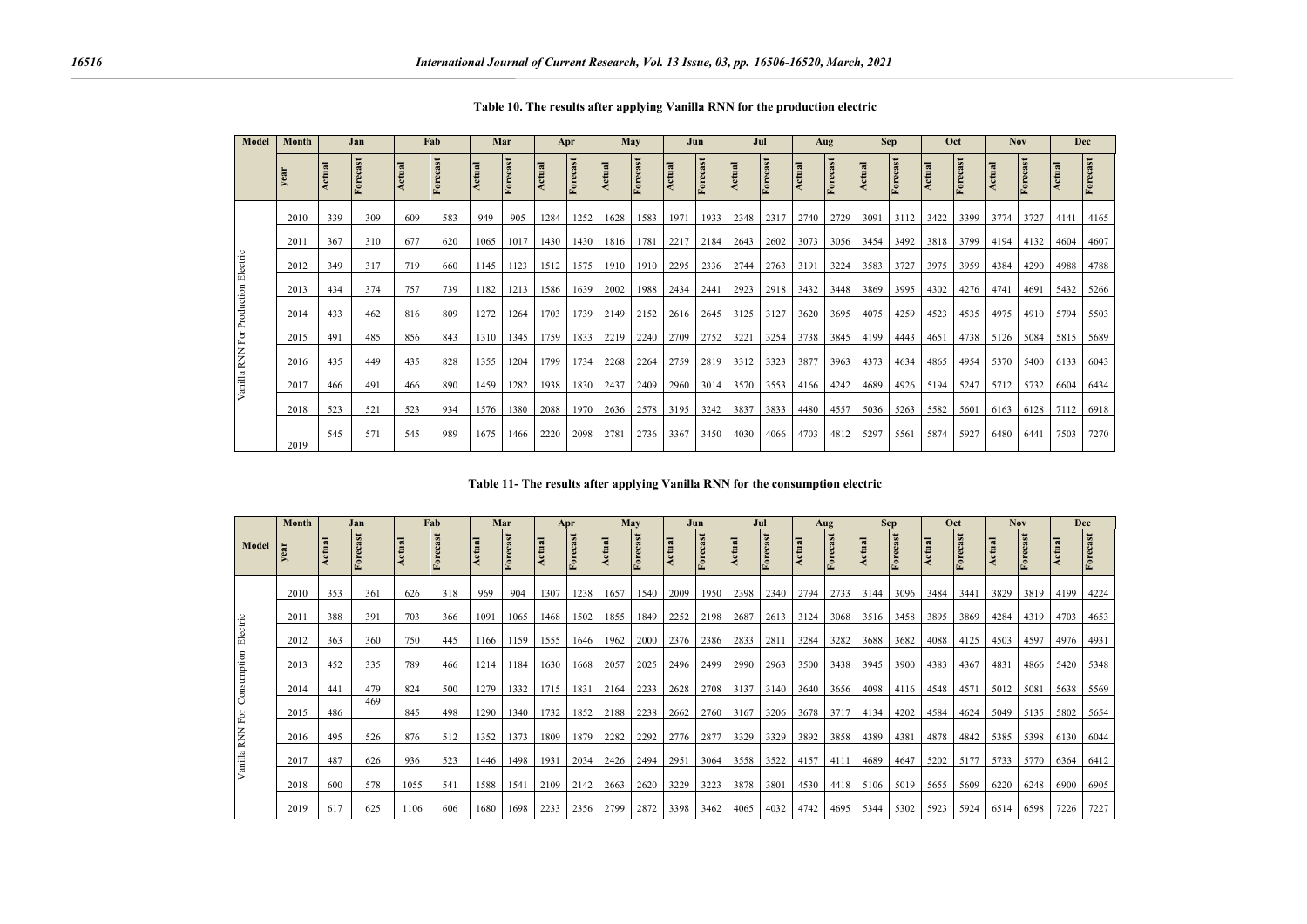| Month | Jan           |          |       | Fab           |          |       | Mar           |          |       | Apr           |          | May          |               |          | Jun   |               | Jul      |       | Aug           |          | <b>Sep</b> |        |          | Oct   |        |          | <b>Nov</b> |               |          | <b>Dec</b> |               |          |       |               |          |       |
|-------|---------------|----------|-------|---------------|----------|-------|---------------|----------|-------|---------------|----------|--------------|---------------|----------|-------|---------------|----------|-------|---------------|----------|------------|--------|----------|-------|--------|----------|------------|---------------|----------|------------|---------------|----------|-------|---------------|----------|-------|
| year  | <b>Actual</b> | Forecast | Error | <b>Actual</b> | Forecast | Error | <b>Actual</b> | Forecast | Error | <b>Actual</b> | Forecast | Error        | <b>Actual</b> | Forecast | Error | <b>Actual</b> | Forecast | Error | <b>Actual</b> | Forecast | Error      | Actual | Forecast | Error | Actual | Forecast | Error      | <b>Actual</b> | Forecast | Error      | <b>Actual</b> | Forecast | Error | <b>Actual</b> | Forecast | Error |
| 2010  |               |          |       |               |          |       |               |          |       |               |          | $\mathbf{0}$ | 2             | Ŋ        |       | 2             | 2        |       | 2             | 2        | Ю          | ĸ      | R        | 0     |        | R        | $\bf{0}$   | 4             |          |            | 4             | 4        |       | 4             | 4        |       |
| 2011  |               |          |       |               |          |       |               |          |       |               |          | K            |               |          |       |               |          |       |               |          |            |        | R        |       |        |          | Ю          | 4             |          |            | 4             |          |       | h             | 5        |       |
| 2012  |               |          |       |               |          |       |               |          |       |               |          | Ю            | n             |          |       |               | n        |       |               |          |            |        | R        |       |        |          | Ю          |               |          |            | h             |          |       |               | К        |       |
| 2013  |               |          |       |               |          |       |               |          |       |               |          | Ю            | n             |          |       |               |          |       |               | R        | Ю          |        | 4        | n     |        |          | Ю          | 4             |          |            | ĸ             |          |       | h             | ĸ        |       |
| 2014  |               |          |       |               |          |       |               |          |       |               |          | Ю.           | n             |          |       |               |          |       |               | R        |            |        | 4        | n     |        |          | Ю          | h             | I٦       |            | ĸ             |          |       | h             | 6        |       |
| 2015  |               |          |       |               |          |       |               |          |       |               |          | -6           | n             |          |       | ı             |          |       |               |          | Ю          |        | 4        | K)    |        | 5        | ы          | C.            | r        |            | ĸ             |          |       | n             | 6        |       |
| 2016  |               |          |       |               |          |       |               |          |       |               |          | Ю.           | n             |          |       | R             |          |       |               | ĸ        | Ю          |        | 4        | 0     | h      |          | Ю          | h             | ı,       |            |               | h.       |       | h             | 6        |       |
| 2017  |               |          |       |               |          |       |               | ◠        |       |               |          | $\bf{0}$     | ĸ             |          |       |               |          |       | 4             | 4        | Ю          |        | 4        | C     | h      |          | Ю          | I٦            | r        |            |               | n.       |       | h             | 6        |       |
| 2018  |               |          |       |               |          |       |               |          |       |               |          | Ю.           |               |          |       |               |          |       | 4             | 14       | Ю          | רו     | l5       | C     | h      |          | Ю          | 6             | 6        |            |               | h        |       | 6             | 6        | K     |
| 2019  |               |          |       |               |          |       |               |          |       |               |          |              |               |          |       |               |          |       |               |          |            |        | ĸ        |       |        |          |            | ь             |          |            |               | n        |       |               | 6        |       |

**Table 12. The prediction on test data production electric under Category Vanilla RNN model**

**Table 13. The prediction on test data consumption electric under Category Vanilla RNN model**

| <b>Month</b> | Jan    |          | Fab          |        |          | Mar            |                | Apr            |              | May            |                | Jun              |                    | Jul            |       | Aug            |                |              | <b>Sep</b> |                |                  | Oct    |          |              |                | <b>Nov</b>                         |                  |        | <b>Dec</b> |                |        |               |                  |        |          |                |
|--------------|--------|----------|--------------|--------|----------|----------------|----------------|----------------|--------------|----------------|----------------|------------------|--------------------|----------------|-------|----------------|----------------|--------------|------------|----------------|------------------|--------|----------|--------------|----------------|------------------------------------|------------------|--------|------------|----------------|--------|---------------|------------------|--------|----------|----------------|
| year         | Actual | Forecast | Error        | Actual | Forecast | Error          | Actual         | Forecast       | Error        | Actual         | Forecast       | Error            | <b>Actual</b>      | Forecast       | Error | Actual         | Forecast       | Error        | Actual     | Forecast       | Error            | Actual | Forecast | Error        | Actual         | $\overline{\mathbf{s}}$<br>Forecas | Error            | Actual | Forecast   | Error          | Actual | 51<br>Forecas | Error            | Actual | Forecast | Error          |
| 2010         |        |          | $\mathbf{0}$ |        |          | $\mathbf{0}$   |                |                | $\mathbf{0}$ |                |                | $\boldsymbol{0}$ | $\overline{2}$     | $\overline{2}$ |       | $\overline{2}$ | $\overline{2}$ | $\mathbf{0}$ | 3          | $\overline{2}$ |                  | 3      | 3        | $\mathbf{0}$ | 3              | 3                                  | $\mathbf{0}$     | 4      | 4          | $\overline{0}$ | 4      | 4             | $\mathbf{0}$     | 4      | 4        | $\mathbf{0}$   |
| 2011         |        |          | $\theta$     |        |          | $\mathbf{0}$   |                |                | $\theta$     | $\overline{2}$ | 2              | $\theta$         | $\mathcal{L}$<br>∠ | $\overline{2}$ |       | C              | $\overline{2}$ | $\theta$     | 3          | 3              |                  | 3      | 3        | $\theta$     | 4              | 4                                  |                  | 4      | 4          |                | 4      | 4             | $\Omega$         | 5      | 5        | $-0$           |
| 2012         |        |          | $\theta$     |        |          | $\mathbf{0}$   |                |                | $\mathbf{0}$ | $\overline{2}$ | $\overline{2}$ | $\boldsymbol{0}$ | $\overline{2}$     | $\overline{2}$ |       | 3              | 3              | $\mathbf{0}$ | 3          | 3              |                  | 3      | 3        | $\theta$     | 4              | 4                                  |                  | 4      | 4          |                |        | 5             | $\boldsymbol{0}$ | 5      | 5        | $\mathbf{0}$   |
| 2013         |        |          | $\mathbf{0}$ |        |          | $\mathbf{0}$   |                |                | $\mathbf{0}$ | $\overline{2}$ | 2              | $\boldsymbol{0}$ | $\overline{2}$     | $\overline{2}$ |       | 3              | 3              | $\mathbf{0}$ | 3          | 3              |                  | 4      | 4        | $\mathbf{0}$ | 4              | 4                                  | $\boldsymbol{0}$ | 5      | 5          | $\overline{0}$ | 5      | 5             | $\mathbf{0}$     | 6      | 6        | $\mathbf{0}$   |
| 2014         |        |          | $\mathbf{0}$ |        |          | $\mathbf{0}$   |                |                | $\mathbf{0}$ | $\overline{2}$ | 2              | $\boldsymbol{0}$ | $\overline{2}$     | $\overline{2}$ |       | 3              | 3              | $\mathbf{0}$ | 3          | 3              | $\boldsymbol{0}$ | 4      | 4        | $\mathbf{0}$ | $\overline{4}$ | 4                                  | $\mathbf{0}$     | 5      | 5          | $\theta$       | 5      | 5             | $\mathbf{0}$     | 6      | 6        | $\mathbf{0}$   |
| 2015         |        |          | $\mathbf{0}$ |        |          | $\mathbf{0}$   |                |                | $\mathbf{0}$ | $\overline{c}$ | 2              | $\mathbf{0}$     | 2                  | $\overline{2}$ |       | 3              | 3              | $\mathbf{0}$ | 3          | 3              | $\mathbf{0}$     | 4      | 4        | $\mathbf{0}$ | $\overline{4}$ | 4                                  | $\mathbf{0}$     | 5      | 5          | $\theta$       | 5      | 5             | $\mathbf{0}$     | 6      | 6        | $\mathbf{0}$   |
| 2016         |        |          | $\mathbf{0}$ |        |          | $\overline{0}$ |                | 2              | $-1$         | $\overline{c}$ | 2              | $\mathbf{0}$     | $\overline{2}$     | $\overline{2}$ |       | 3              | 3              | $\mathbf{0}$ | 3          | 3              | $\mathbf{0}$     | 4      | 4        | $\mathbf{0}$ | 5              | 5                                  | $\mathbf{0}$     | 5      | 5          | $\theta$       | 6      | 6             | $\mathbf{0}$     | 6      | 6        | $\mathbf{0}$   |
| 2017         |        |          | $\mathbf{0}$ |        |          | $\overline{0}$ | $\overline{2}$ | $\overline{c}$ | $\mathbf{0}$ | $\overline{c}$ | 2              | $\mathbf{0}$     | 3                  | 3              |       | 3              | 3              | $\mathbf{0}$ | 4          | $\overline{4}$ | $\boldsymbol{0}$ | 4      | 4        | $\mathbf{0}$ | 5              | 5                                  | $\mathbf{0}$     | 5      | 5          | $\overline{0}$ | 6      | 6             | $\mathbf{0}$     | 6      | 6        | $\bf{0}$       |
| 2018         |        |          | $\mathbf{0}$ |        |          | $\mathbf{0}$   | $\overline{2}$ | 2              | $\mathbf{0}$ | 2              | 2              | $\boldsymbol{0}$ | 3                  | 3              |       | 3              | 3              | $\mathbf{0}$ | 4          | 4              | $\boldsymbol{0}$ | 5      | 5        | $\mathbf{0}$ | 5              | 5                                  | $\mathbf{0}$     | 6      | 6          | $\overline{0}$ | 6      | 6             | $\mathbf{0}$     | 6      | 6        | $\overline{0}$ |
| 2019         |        |          | $\mathbf{0}$ |        |          | $\mathbf{0}$   | $\overline{c}$ | 2              | $\mathbf{0}$ | 2              | 3              | - 1              | 3                  | 3              |       | 4              | 4              | $\mathbf{0}$ | 4          | 4              | $\theta$         | 5      | 5        | $\theta$     | 6              | $\overline{\phantom{0}}$           |                  | 6      | 6          | 0              | 6      | 6             | $\Omega$         | 6      | 6        | $\theta$       |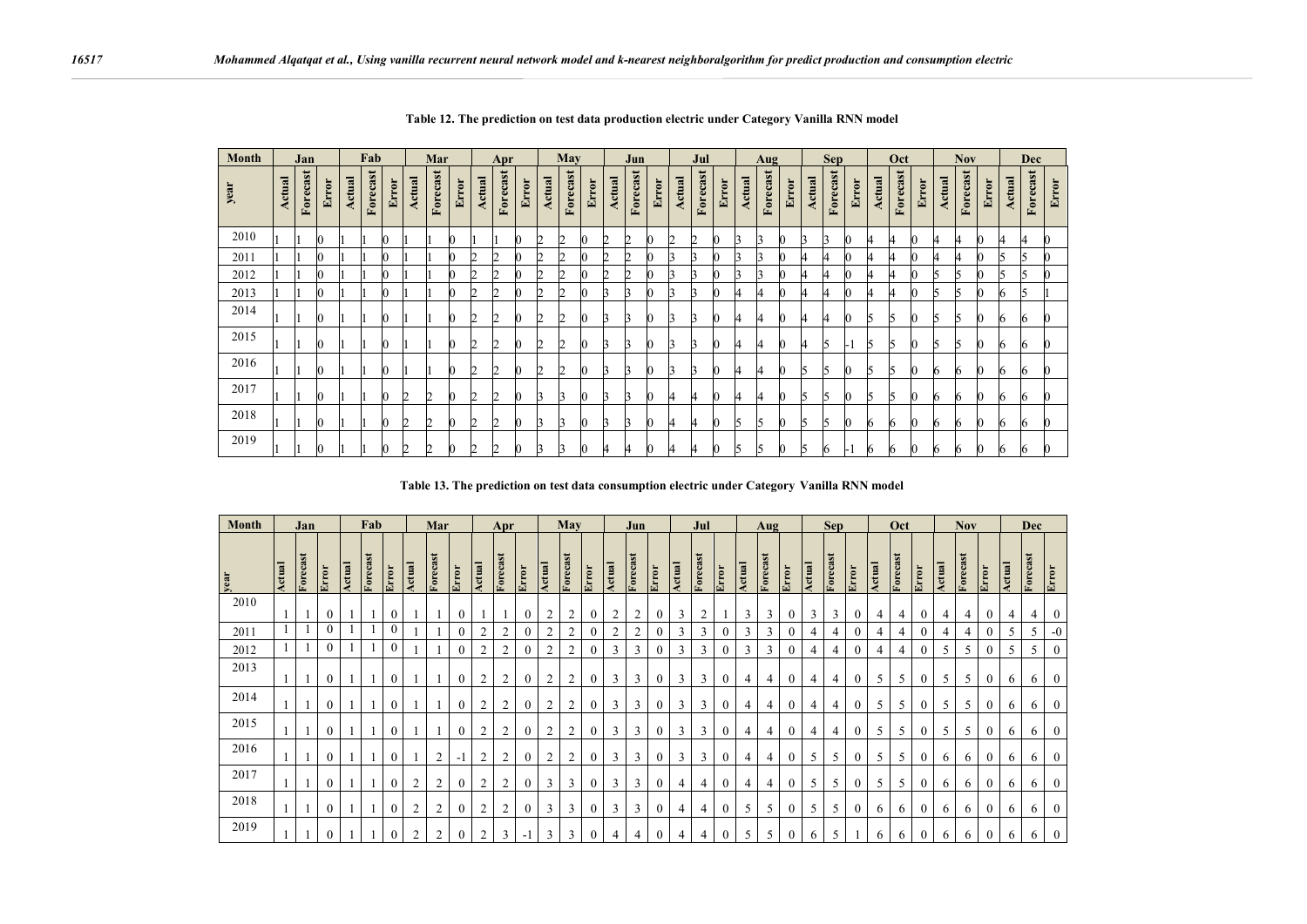|                           | MAPE Production electric | MAPE Consumption electric | MAD Production electric | MAD Consumption electric |
|---------------------------|--------------------------|---------------------------|-------------------------|--------------------------|
| Evolutions                |                          |                           |                         |                          |
|                           |                          |                           |                         |                          |
| Model                     |                          |                           |                         |                          |
|                           |                          | 10.51%                    |                         | 267.169                  |
| KNN Algorithm Model 5.38% |                          |                           | 135.178                 |                          |
| Vanilla RNN Model 5.93%   |                          | 6.50%                     | 86.404                  | 83.144                   |
| <b>Suggested Method</b>   |                          |                           |                         |                          |

# **7. CONCLUSION**

The results of the predicted production and consumption electric used in the sample for the actual and predicted are presented. The results as seen in (Tables 6) and (Table 7) are those after applying kNN algorithm for production and consumption electric which indicates how far away is the predicted values from the actual values and similar for Vanilla RNN Model Suggested Method the result seen in (Tables 10) and (Table 11), The values of evaluation metrics per Model shown in (Table 14). The evaluation of the models for the consumption of electricity showed that Vanilla RNN Model Suggested Method performed best with MAPE (6.50%) and KNN Algorithm Model the MAPE (10.51%). The evaluation of the models for the consumption of electricity showed that Vanilla RNN Model Suggested Method performed best with MAD (83.144) and KNN Algorithm Model the MAD (267.169). The evaluation of the models for the production of electricity showed that Vanilla RNN Model Suggested Method performed best with MAPE (5.93%) and KNN Algorithm Model the MAPE (5.38%). The evaluation of the models for the consumption of electricity showed that Vanilla RNN Model Suggested Method performed best with MAD (86.404) and KNN Algorithm Model the MAD (135.178). The predictions on the test data are given in (Tables 8), (Table 9), (Table 12) and (Table 13) for each of the instances in the test set, the following is displayed: the Instance number, which is followed by the actual classification of the production and consumption electric, then the predicted classification, the last column represents the error classification: if the actual and the predicted values are equal, then the error is zero. Otherwise, it is displayed the error value: as a negative Number if the predicted value of the production and consumption electric is smaller than the actual one or as a positive number if the prediction gives a value greater than the actual value.

There are 106 of 120 instances with prediction error equal with zero, which represents a percent of 88.33% right predictions for KNN Algorithm Model. If a new data measurement is available, there it is a probability of 88.33% for this model to predict accurately the production electric. And there are 99 of 120 instances with prediction error equal with zero, which represents a percent of 82.5% right predictions for KNN Algorithm Model If a new data. Measurement is available; there it is a probability of 82.5% for this model to predict accurately the consumption electric. There are 115 of 120 instances with prediction error equal with zero, which represents a percent of 95.83% right predictions for Vanilla RNN Model Suggested Method. If a new data measurement is available, there it is a probability of 95.83% for this model to predict accurately the production electric. And there are 116 of 120 instances with prediction error equal with zero, which represents a percent of 96.6% right predictions for this model. If a new data measurement is available, there it is a probability of 96.6% for Vanilla RNN Model Suggested Method to predict

accurately the consumption electric. This paper compared two models to forecast production and consumption electric energy for the period of 2003 to 2019. We find that the Vanilla RNN Model Suggested Method best and high accuracy more than KNN Algorithm Model in general after comparison. This work demonstrates the method of using Vanilla RNN Model Suggested Method for optimizing the predictions in the future for multiple effective characteristics. It can be concluded from the results and analysis that modelling using Vanilla RNN Model Suggested Method can be applied for forecast in others fields.

### **REFERENCES**

- Saini, I., Singh, D., & Khosla, A. QRS detection using K-Nearest Neighbor algorithm (KNN) and evaluation on standard ECG databases. *Journal of advanced research*, Vol. 4, Issue. 4, pp. 331–344, 2013
- Saleh, A. I., Rabie, A. H., & Abo-Al-Ez, K. M.. A data mining based load forecasting strategy for smart electrical grids. *Advanced Engineering Informatics*, 30(3), 422-448. Vol. 30, Issue. 3, pp. 422–448, 2016
- Samanta, S., Bera, J. N., & Sarkar, G. KNN based fault diagnosis system for induction motor. In 2016 *2nd International Conference on Control, Instrumentation, Energy & Communication .*India ,(pp. 304-308). 2016
- Al-Faiz, M. Z., Ali, A. A., & Miry, A. H. (2010, November). A k-nearest neighbor based algorithm for human arm movements recognition using EMG signals. *Iraq J. Electrical and Electronic Engineering* Vol.6 Issue 2. pp. 158–166. 2010
- Alkhalid, A., Lung, C. H., & Ajila, S. Software architecture decomposition using adaptive K-nearest neighbor algorithm. In 2013 26th IEEE *Canadian Conference on Electrical and Computer Engineering* Canada*, (*pp. 1-4). 2013
- Arif, M., Malagore, I. A., & Afsar, F. A. Detection and localization of myocardial infarction using k-nearest neighbor classifier. *Journal of medical systems*, Vol. 36, Issue. 1, pp. 279–289, 2012
- Bouktif, S., Fiaz, A., Ouni, A., & Serhani, M. A. Optimal deep learning lstm model for electric load forecasting using feature selection and genetic algorithm *machine learning approaches. Energies*, Vol. 11, Issue. 7, pp. 1636–1647, 2018
- Serpen, G., & Aghaei, E. Host-based misuse intrusion detection using PCA feature extraction and kNN classification algorithms. *Intelligent Data Analysis*, Vol. 22, Issue. 5, pp. 1101–1114, 2018
- Sharma, A., Jigyasu, R., Mathew, L., & Chatterji, S. Bearing Fault Diagnosis Using Weighted K-Nearest Neighbor. *International Conference on Trends in Electronics and Informatics* USA*, (*pp. 1321-1137). 2018.
- Bryant, A., & Cios, K. RNN-DBSCAN: A density-based clustering algorithm using reverse nearest neighbor density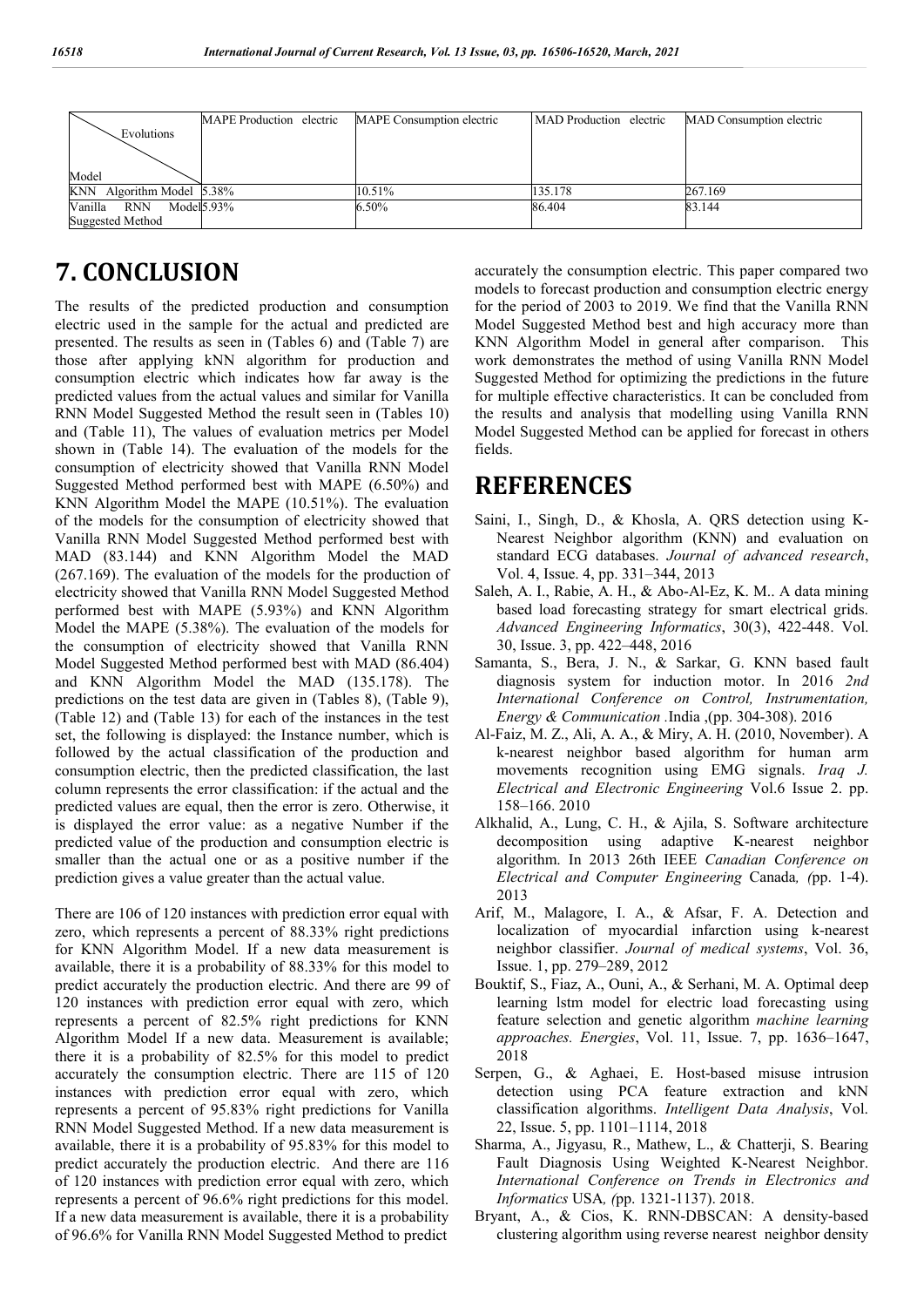estimates. IEEE Transactions on *Knowledge and Data Engineering*, Vol. 30, Issue. 6, pp. 1121–202, 2018

- Danades, A., Pratama, D., Anggraini, D., & Anggriani, D. Comparison of accuracy level K-nearest neighbor algorithm and support vector machine algorithm in classification water quality status. *International Conference on System Engineering and Technology (ICSET).* Indonesia *, (*pp. 137-141). 2016.
- Shen, X., Lin, Z., Peng, G., Tang, S., & Zhang, Y. Research on mechanical fault diagnosis of Ultra high voltage GIS based on the combination of neighbor algorithm and FCM. *Asia-Pacific Power and Energy Engineering Conference (APPEEC)* China, *(*pp. 2045-2049). 2016.
- Song, J., Zhao, J., Dong, F., Zhao, J., Qian, Z., & Zhang, Q.. A novel regression modeling method for PMSLM structural design optimization using a distance-weighted KNN algorithm. *IEEE Transactions on Industry Applications*, Vol. 54, Issue. 5, pp. 4198–4206, 2018
- Głowacz, A.. Diagnostics of induction motor based on analysis of acoustic signals with the application of eigenvector method and k-nearest neighbor classifier. *Archives of metallurgy and materials*, Vol. 57, Issue. 2, pp. 403–407, 2012
- Glowacz, A. DC motor fault analysis with the use of acoustic signals, Coiflet wavelet transform, and K-nearest neighbor classifier. *Archives of Acoustics*, Vol. 40, Issue. 3, pp. 321– 321, 2015
- Güney, S., & Atasoy, A.. Multiclass classification of n-butanol concentrations with k-nearest neighbor algorithm and support vector machine in an electronic nose. *Sensors and Actuators B: Chemical*, Vol. 166, Issue. 2, pp. 721–725, 2012
- Gupta, S., Reynolds, M. S., & Patel, S. N. Electric Sense: single-point sensing using EMI for electrical event detection and classification in the home. *In Proceedings of the 12th ACM international conference on Ubiquitous computing* USA, *(*pp. 139-148). 2010.
- Souza, W. A., Marafão, F. P., Liberado, E. V., Simões, M. G., & Da Silva, L. C. A nil dataset for cognitive meters based on conservative power theory and pattern recognition techniques. *Journal of Control Automation and Electrical Systems*, Vol. 29, Issue. 6, pp. 742–755, 2018
- Homaeinezhad, M. R., Atyabi, S. A., Tavakkoli, E., Toosi, H. N., Ghaffari, A., & Ebrahimpour, R. ECG arrhythmia recognition via a neuro-SVM–KNN hybrid classifier with virtual QRS image-based geometrical features. *Expert Systems with Applications*, Vol. 39, Issue. 2, pp. 2047– 2058, 2012
- Jakkula, V., & Cook, D. Outlier detection in smart environment structured power datasets. *International Conference on Intelligent Environments* .IEEE. Indonesia *, (*pp. 29-33). 2010.
- Jiang, C., Zhang, H., Ren, Y., Han, Z., Chen, K. C., & Hanzo, L. Machine learning paradigms for next-generation wireless networks. IEEE Wireless Communications, Vol. 24, Issue. 2, pp. 98–105, 2016
- Kong, W., Dong, Z. Y., Jia, Y., Hill, D. J., Xu, Y., & Zhang, Y. Short-term residential load forecasting based on LSTM recurrent neural network. *IEEE Transactions on Smart Grid*, Vol. 10, Issue. 1, pp. 841–851, 2017.
- Lim, C. K. A., & Chia, W. C. (2015). Analysis of singleelectrode EEG rhythms using MATLAB to elicit correlation with cognitive stress. *International Journal of Computer Theory and Engineering*, Vol. 7, Issue. 2, pp. 195–202, 2015
- Lv, X., Cheng, X., & Tang, Y. M. Short-term power load forecasting based on balanced KNN*. In IOP Conference Series: Materials Science and Engineering* .Vol. 322, Issue. 7, pp. 072058, 2018
- Tabatabaei, S. M., Dick, S., & Xu, W. Toward non-intrusive load monitoring via multi-label classification. *IEEE Transactions on Smart Grid*, Vol. 8, Issue. 1, pp. 26–40, 2016
- Mahram, A., Shayesteh, M. G., & Jafarpour, S. Classification of wood surface defects with hybrid usage of statistical and textural features. *International Conference on Telecommunications and Signal Processing* .IEEE. Iran *, (*pp. 749-752). 2012.
- Tian, J., Morillo, C., Azarian, M. H., & Pecht, M. Motor bearing fault detection using spectral kurtosis-based feature extraction coupled with K-nearest neighbor distance analysis. IEEE *Transactions on Industrial Electronics*, Vol. 63, Issue. 3, pp. 1793–1803, 2015
- Majidpour, M., Qiu, C., Chu, P., Gadh, R., & Pota, H. R.. Fast prediction for sparse time series: Demand forecast of EV charging stations for cell phone applications. IEEE *Transactions on Industrial Informatics*, Vol. 11, Issue. 1, pp. 242–250, 2014
- Martinez-Pabon, M., Eveleigh, T., & Tanju, B. (2017). Smart meter data analytics for optimal customer selection in demand response programs. *Energy Procedia*, 107, 49-59. Vol. 107, Issue. 4, pp. 49–59, 2017
- Motlak, H. J., & Hakeem, S. I. Detection and classification of breast cancer based-on terahertz imaging technique using artificial neural network k-nearest neighbor algorithm. *International Journal of Applied Engineering Research*, 12(21), 10661-10668. Vol. 12, Issue. 21, pp. 10661–10668, 2017
- Mustafa, M., Taib, M., Murat, Z., & Sulaiman, N. (2012). Comparison between KNN and ANN classification in brain balancing application via spectrogram image. *Journal of Computer Science & Computational Mathematics*, 2(4), 17-22. Vol. 2, Issue. 4, pp. 17–22, 2012
- Trstenjak, B., Mikac, S., & Donko, D. KNN with TF-IDF based framework for text categorization. *Procedia Engineering*, 69, 1356-1364. Vol. 69, pp. 1356–1364, 2014
- Nikravanshalmani, S. B. A. Hybrid algorithm based on Knearest-neighbor algorithm and Adaboost with selection of feature by genetic algorithms for the diagnosis of diabetes, *International Journal of Mechatronics, Electrical and Computer Technology (IJMEC)*. Vol 6. Issue 21, pp. 2977- 2986. 2016
- Qin, J., Wang, L., & Huang, R. Research on fault diagnosis method of spacecraft solar array based on f-KNN algorithm. In 2017 Prognostics and System Health Management Conference (PHM-Harbin) IEEE. China*, (*pp. 1-4). 2017.
- Wahid, F., & Kim, D. (2016). A prediction approach for demand analysis of energy consumption using k-nearest neighbor in residential buildings. International Journal of Smart Home, Vol. 10, Issue. 2, pp. 97–108, 2016
- Xie, Y., Deng, C., Liao, S., & Yuan, B.. Area-efficient K-Nearest Neighbor Design using Stochastic Computing. *Asilomar Conference on Signals, Systems, and Computers. IEEE*. USA*, (*pp. 782-786). 2018.
- Yadav, A., & Swetapadma, A. Fault analysis in three phase transmission lines using k-nearest neighbor algorithm. *International Conference on Advances in Electronics Computers and Communications IEEE*. India*, (*pp. 1-5). 2014.